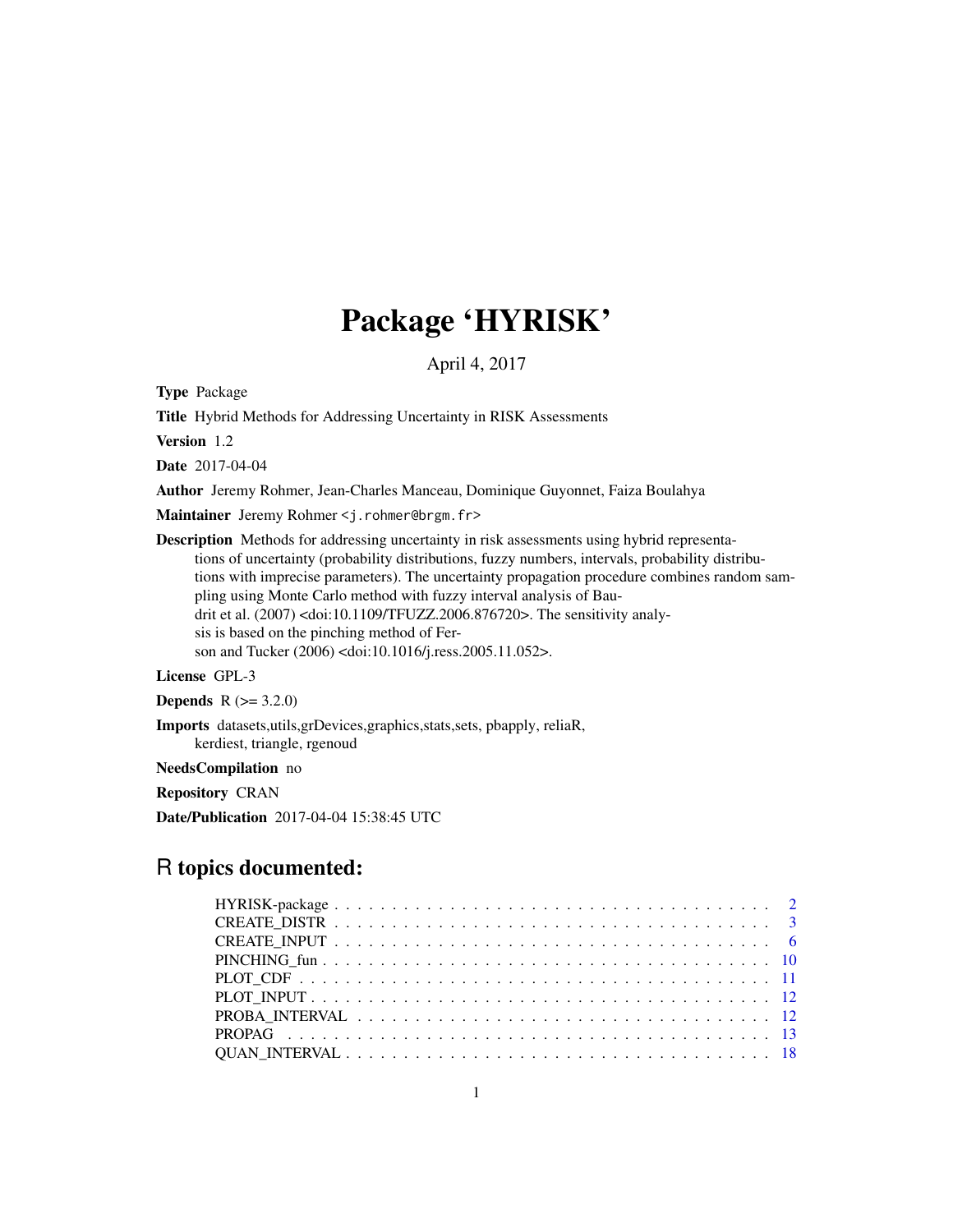<span id="page-1-0"></span>

HYRISK-package *Hybrid Methods For Addressing Uncertainty In RISK Assessments*

#### Description

Methods for addressing uncertainty in risk assessments using hybrid representations of uncertainty (probability distributions, fuzzy numbers, intervals, probability distributions with imprecise parameters). The uncertainty propagation procedure combines random sampling using Monte Carlo method with fuzzy interval analysis of Baudrit et al. (2007) <doi:10.1109/TFUZZ.2006.876720>. The sensitivity analysis is based on the pinching method of Ferson and Tucker (2006) <doi:10.1016/j.ress.2005.11.052>.

#### Details

This package provides tools for uncertainty analysis:

- Create input uncertain variables represented by an interval, a possibility distribution (trapezoidal or triangular), a probability distribution (normal, lognormal, beta, triangle, Gumbel or user-defined), or an imprecise probability distribution.
- Perform joint uncertainty propagation using IRS of Baudrit et al. (2007) or Hybrid algorithm described by Baudrit et al. (2006).
- Perform uncertainty propagation when the random variables are represented by imprecise probabilities, i.e. probability distribution with ill-known parameters (Pedroni et al., 2013).
- Summarize the uncertan results in the form of a pair of lower and upper cumulative distribution functions CDFs.
- Summarize the uncertainty in the form of an interval of exceedance probabilities, an interval of quantiles, or a global indicator corresponding to the area between the lower and upper CDFs.
- Perform sensitivity analysis using a pinching approach (Ferson and Tucker, 2006).

#### Author(s)

Author: Jeremy Rohmer, Jean-Charles Manceau, Faiza Boulahya Maintainer: Jeremy Rohmer <j.rohmer@brgm.fr>

#### References

- Baudrit, C., Dubois, D., & Guyonnet, D. 2006. Joint propagation and exploitation of probabilistic and possibilistic information in risk assessment. IEEE transactions on fuzzy systems, 14(5), 593-608.
- Baudrit, C., Guyonnet, D., Dubois, D. 2007. Joint propagation of variability and partial ignorance in a groundwater risk assessment. Journal of Contaminant Hydrology, 93: 72-84.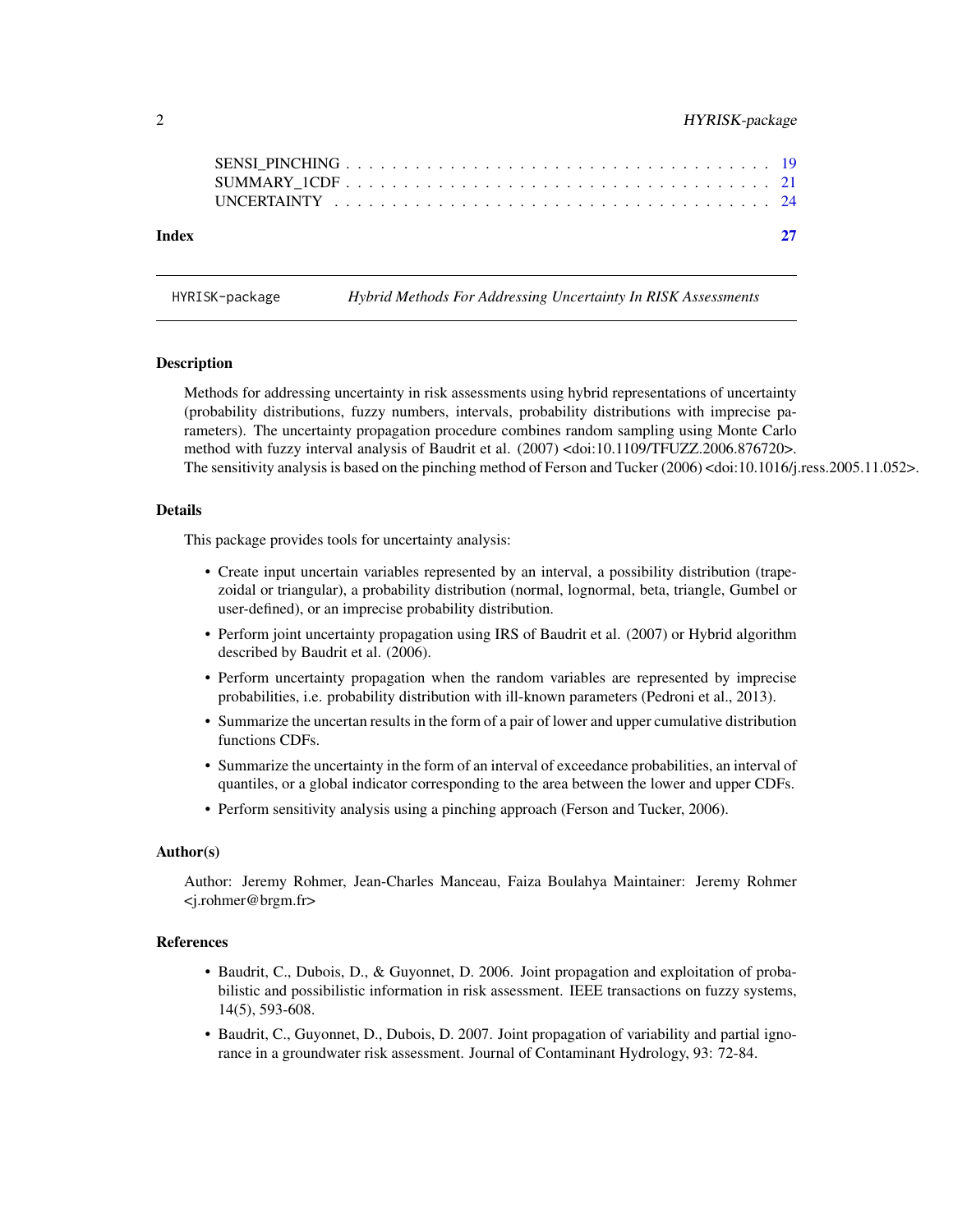# <span id="page-2-0"></span>CREATE\_DISTR 3

- Ferson, S., & Tucker, W. T. (2006). Sensitivity analysis using probability bounding. Reliability Engineering & System Safety, 91(10), 1435-1442.
- Pedroni, N., Zio, E., Ferrario, E., Pasanisi, A., & Couplet, M. 2013. Hierarchical propagation of probabilistic and non-probabilistic uncertainty in the parameters of a risk model. Computers & Structures, 126, 199-213.

<span id="page-2-1"></span>CREATE\_DISTR *Function to assign the corresponding distribution (probability or possibility) to each uncertain input.*

#### Description

Function to assign the corresponding distribution (probability or possibility) to each uncertain input based on the input definition using CREATE\_INPUT()

# Usage

```
CREATE_DISTR(input, DISCR=1000)
```
### Arguments

| input        | List of inputs derived from the <i>CREATE INPUT</i> () function.                                          |
|--------------|-----------------------------------------------------------------------------------------------------------|
| <b>DISCR</b> | Number of discretisations to represent the possibility distribution. By default, it<br>is set at $1000$ . |

#### Details

- Details of the theory and example 1 in Dubois & Guyonnet (2011), available at: [https://](https://hal-brgm.archives-ouvertes.fr/file/index/docid/578821/filename/Uncertainties_RA_09_l_dg.pdf) [hal-brgm.archives-ouvertes.fr/file/index/docid/578821/filename/Uncertaintie](https://hal-brgm.archives-ouvertes.fr/file/index/docid/578821/filename/Uncertainties_RA_09_l_dg.pdf)s\_ [RA\\_09\\_l\\_dg.pdf](https://hal-brgm.archives-ouvertes.fr/file/index/docid/578821/filename/Uncertainties_RA_09_l_dg.pdf)
- Details on the representation via imprecise probability distributions and example 2 in Sch\"obi & Sudret (2016), available at: <https://arxiv.org/pdf/1608.05565.pdf>

#### Value

List of inputs updated with additional arguments

- If input\$type="proba" or input\$type="impr proba", new arguments *qfun* and *rfun* corresponding to the quantile and random sampling functions.
- If input\$type="possi", new argument *fuzzy* corresponding to the output provided by *fuzzy\_trapezoid\_gset()* or *fuzzy\_triangular\_gset()* of the package *sets*.

#### See Also

[CREATE\\_INPUT](#page-5-1)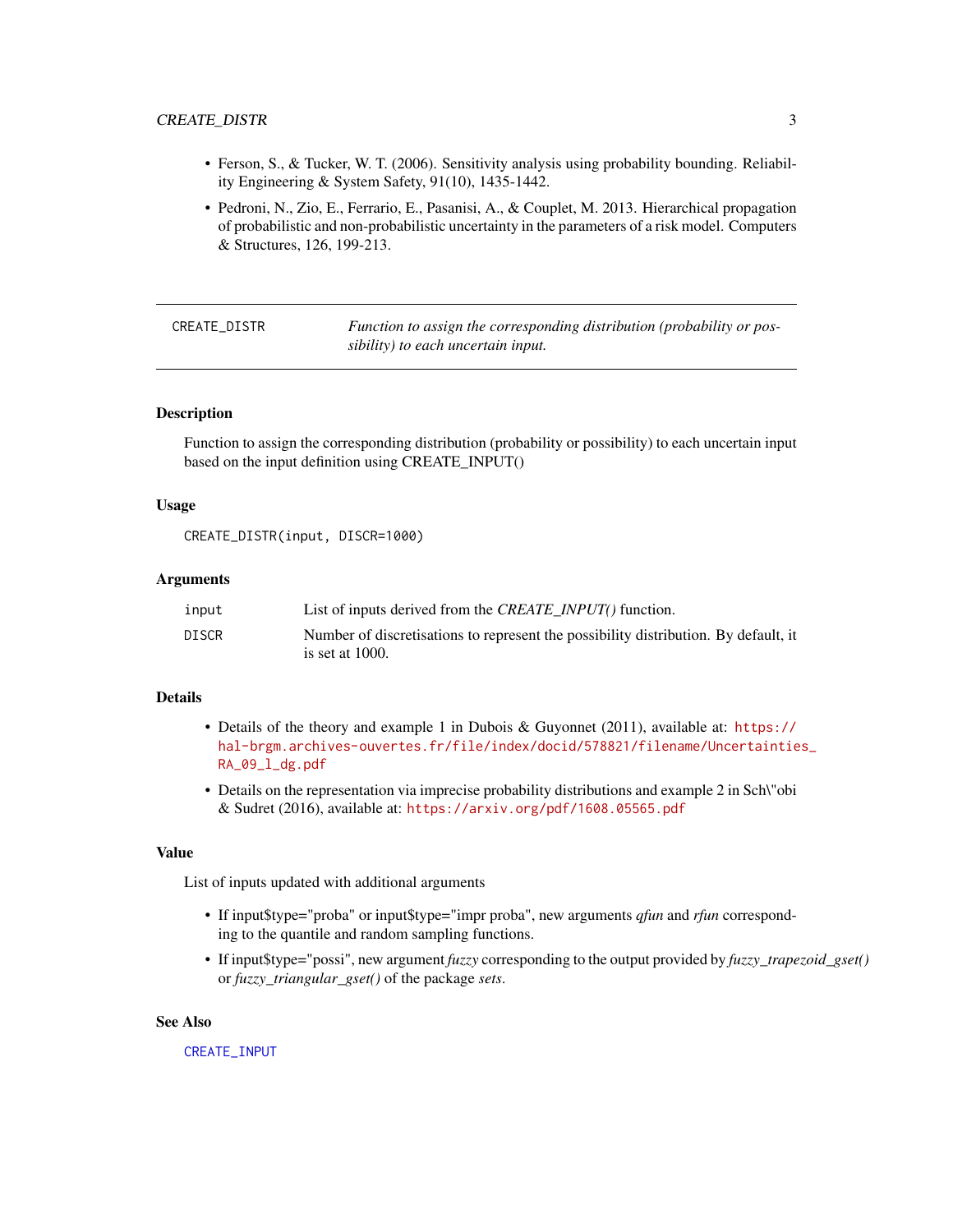# Examples

```
#################################################
#### EXAMPLE 1 of Dubois & Guyonnet (2011)
#### Probability and Possibility distributions
#################################################
ninput<-5 #Number of input parameters
input<-vector(mode="list", length=ninput) # Initialisation
input[[1]]=CREATE_INPUT(
name="UER",
type="possi",
distr="triangle",
param=c(2.e-2, 5.7e-2, 1.e-1),
monoton="incr"
\lambdainput[[2]]=CREATE_INPUT(
name="EF",
type="possi",
distr="triangle",
param=c(200,250,350),
monoton="incr"
\lambdainput[[3]]=CREATE_INPUT(
name="I",
type="possi",
distr="triangle",
param=c(1,1.5,2.5),
monoton="incr"
\lambdainput[[4]]=CREATE_INPUT(
name="C",
type="proba",
distr="triangle",
param=c(5e-3,20e-3,10e-3)
\lambdainput[[5]]=CREATE_INPUT(
name="ED",
type="proba",
distr="triangle",
param=c(10,50,30)
\lambda####CREATION OF THE DISTRIBUTIONS ASSOCIATED TO THE PARAMETERS
input=CREATE_DISTR(input)
####PLOT INPUTS
PLOT_INPUT(input)
#################################################
#### EXAMPLE 2 of Sch\"obi & Sudret (2016)
#### Imprecise Probability distributions
```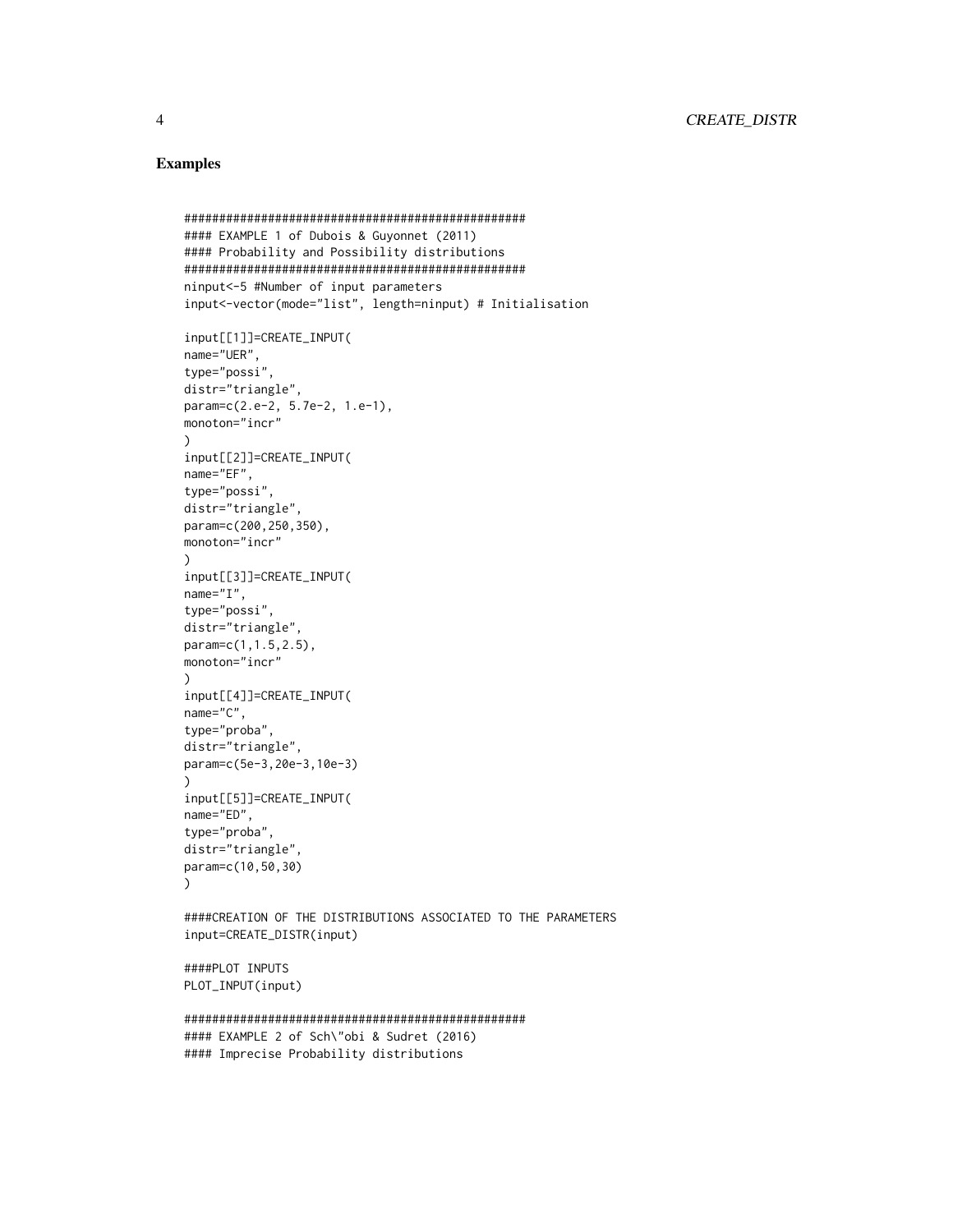# CREATE\_DISTR 5

```
#################################################
ninput<-6 #Number of input parameters
input<-vector(mode="list", length=ninput) # Initialisation
# Imprecise normal probability
# whose parameters are described by the 3rd and 5th parameters
input[[1]]=CREATE_INPUT(
name="A",
type="impr proba",
distr="normal",
param=c(3,5),
monoton="dunno"
)
# Imprecise normal probability
# whose parameters are described by the 4th and 6th parameters
input[[2]]=CREATE_INPUT(
name="B",
type="impr proba",
distr="normal",
param=c(4,6),
monoton="dunno"
)
# imprecise paramters of afore-described probability distribution
# mean of input number 1 as an interval
input[[3]]=CREATE_INPUT(
name="mu_A",
type="possi",
distr="interval",
param=c(-0.5,0.5)
)
# mean of input number 2 as an interval
input[[4]]=CREATE_INPUT(
name="mu_B",
type="possi",
distr="interval"
param=c(-0.5,0.5)
)
# standard deviation of input number 1 as an interval
input[[5]]=CREATE_INPUT(
name="s_A",
type="possi",
distr="interval",
param=c(0.7,1)
\mathcal{L}# standard deviation of input number 2 as an interval
input[[6]]=CREATE_INPUT(
name="s_B",
```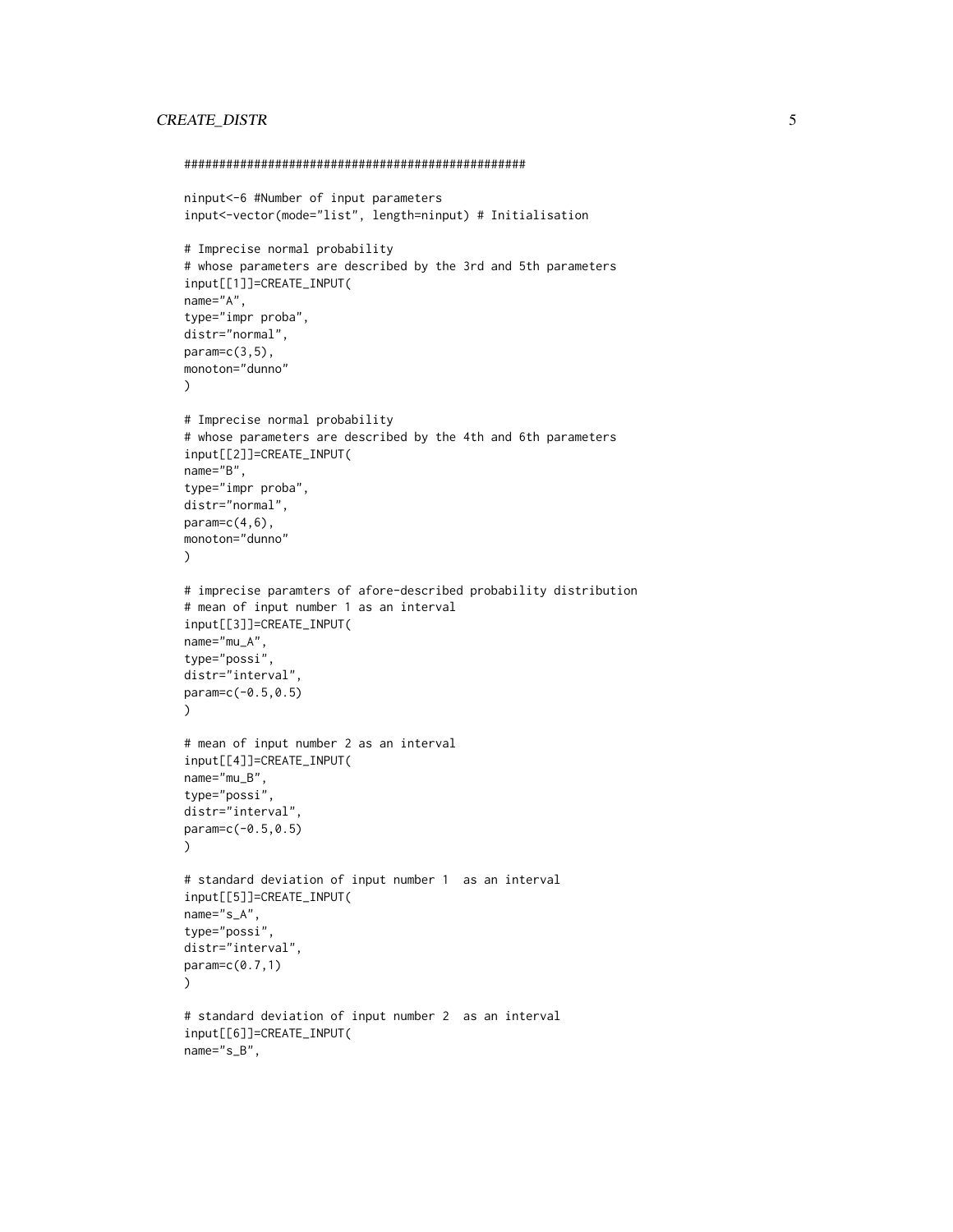```
type="possi",
distr="interval",
param=c(0.7,1)
)
####CREATION OF THE DISTRIBUTIONS ASSOCIATED TO THE PARAMETERS
input=CREATE_DISTR(input)
####PLOT INPUTS
PLOT_INPUT(input)
```
<span id="page-5-1"></span>

CREATE\_INPUT *Function to define the input variables (imprecise, random or fixed).*

# Description

Function to define the input variables (imprecise, random or fixed). Five types are accounted for:

- Probability distribution (either pre-defined (Normal, log-Normal, triangular, Beta, Gumbel) or user-defined).
- Possibility distribution (either trapezoidal or triangular).
- Intervals.
- Fixed scalar value.
- Imprecise probability distributions (Normal, log-Normal, triangular, Beta, Gumbel) with parameters represented by by intervals, possibility distributions, fixed scalar values, or probability distributions.

# Usage

```
CREATE_INPUT(name, type, distr = NULL, param,
monoton = "dunno", quser = NULL, ruser = NULL)
```
#### Arguments

| name  | String of the name of the input variable.                                                                                                                                                            |
|-------|------------------------------------------------------------------------------------------------------------------------------------------------------------------------------------------------------|
| type  | String to specify the type of input variable:                                                                                                                                                        |
|       | • "proba": probability distribution.                                                                                                                                                                 |
|       | • "possi": possibility distribution.                                                                                                                                                                 |
|       | • "impr proba": imprecise probability distribution                                                                                                                                                   |
|       | • "fixed": fixed scalar value.                                                                                                                                                                       |
| distr | String to specify the type of distribution:                                                                                                                                                          |
|       | • If type="proba" or type="impr proba", distr should be: "normal", "lognor-<br>mal", "triangle", "beta", "gumbel", "user".<br>• If type="possi", distr should be: "trapeze", "triangle", "interval". |
|       |                                                                                                                                                                                                      |

<span id="page-5-0"></span>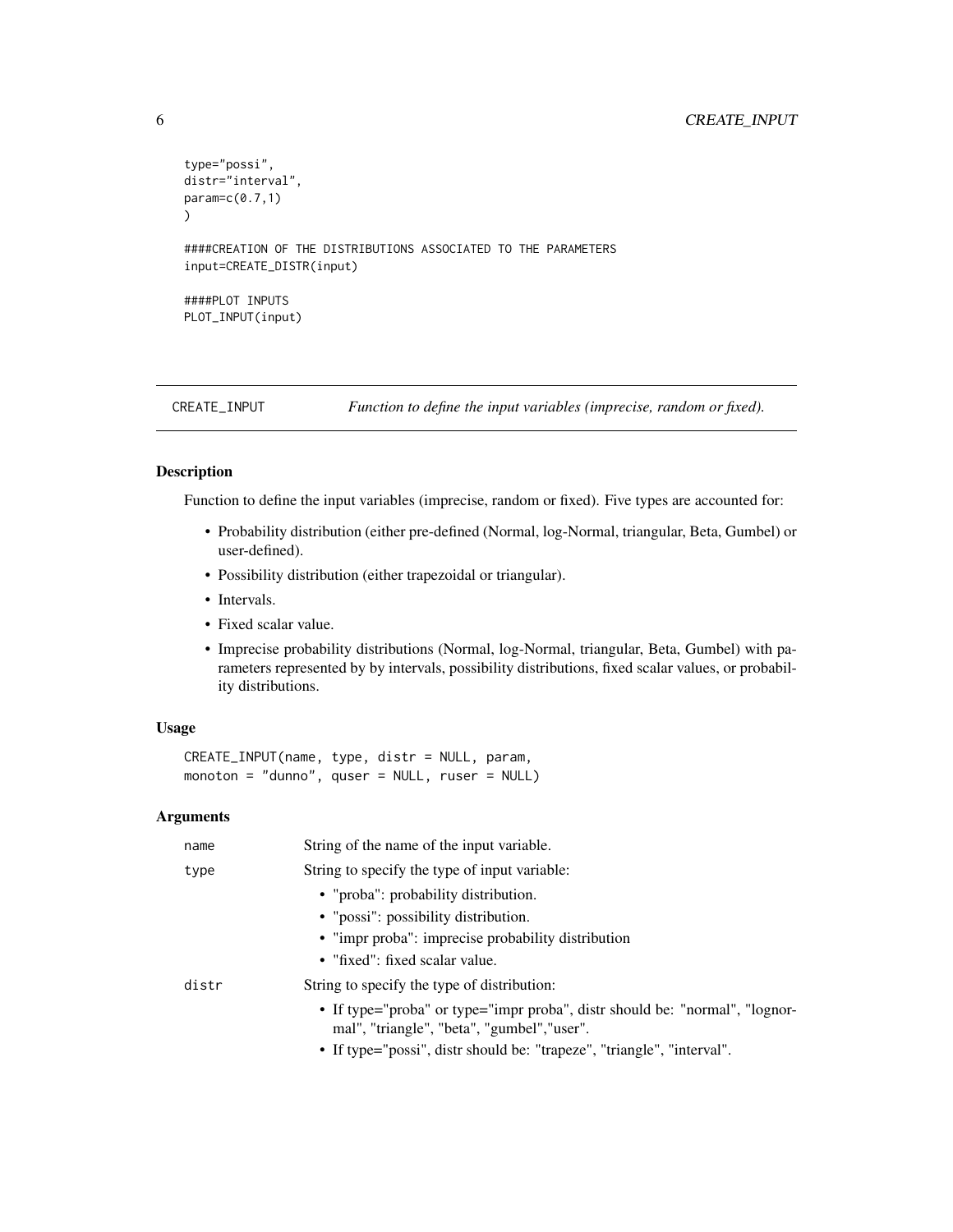| param   | Vector of parameter values. This depends on the choice of <i>distr</i> and type.                                                                                                                                                                                                                                                                                                                                 |
|---------|------------------------------------------------------------------------------------------------------------------------------------------------------------------------------------------------------------------------------------------------------------------------------------------------------------------------------------------------------------------------------------------------------------------|
|         | • If type="proba" and distr="normal", param should be a vector of two val-                                                                                                                                                                                                                                                                                                                                       |
|         | ues. For example $c(0,1)$ corresponds to a normal distribution with mean=0                                                                                                                                                                                                                                                                                                                                       |
|         | and standard deviation of 1.                                                                                                                                                                                                                                                                                                                                                                                     |
|         | • If type="proba" and distr="lognormal", param should be a vector of two<br>values. For example $c(0,1)$ corresponds to a lognormal distribution with<br>meanlog=0 and standard deviation of sdlog=1.                                                                                                                                                                                                            |
|         | • If type="proba" and distr="triangle", param should be a vector of three val-<br>ues. For example $c(0,2,1)$ corresponds to a traingle distribution with apex=1<br>and support[0,2]. See help from package triangle.                                                                                                                                                                                            |
|         | • If type="proba" and distr="beta", param should be a vector of two val-<br>ues. For example $c(1,1)$ corresponds to a beta distribution with parameters<br>shape1 and shape2 equal to 1 (see help of qbeta in stats package).                                                                                                                                                                                   |
|         | • If type="proba" and distr="gumbel", param should be a vector of two val-<br>ues. For example $c(0,1)$ corresponds to a gumbel distribution with loca-<br>tion=0 and scale parameter=1.                                                                                                                                                                                                                         |
|         | • If type="possi" and distr="trapeze", param should be a vector of four val-<br>ues. For example $c(0,1,2,3)$ corresponds to a possibility distribution with<br>$core=[1,2]$ and support= $[0,3]$ .                                                                                                                                                                                                              |
|         | • If type="possi" and distr="triangle", param should be a vector of three val-<br>ues. For example $c(0,1,2)$ corresponds to a possibility distribution with<br>core=1 and support= $[0,2]$ .                                                                                                                                                                                                                    |
|         | • If type="possi" and distr="interval", param should be a vector of two val-<br>ues. For example $c(0,1)$ corresponds to the interval [0,1].                                                                                                                                                                                                                                                                     |
|         | • If type="impr proba", param should be a vector of integers; each integer<br>points to the rank of the input, which represents the uncertainty on the cor-<br>responding parameter of chosen distribution For example, if type="impr<br>proba" and distr="normal", $c(2,3)$ corresponds to an imprecise normal dis-<br>tribution, whose imprecise mean is input[[2]] and standard deviation is in-<br>put[[3]]. |
| monoton | String to specify the monotony of the model function regarding the input vari-<br>able.                                                                                                                                                                                                                                                                                                                          |
|         | • "decr" for decreasing.                                                                                                                                                                                                                                                                                                                                                                                         |
|         | • "incr" for increasing.                                                                                                                                                                                                                                                                                                                                                                                         |
|         | • "dunno" for unknown monotony or known no-monotony.                                                                                                                                                                                                                                                                                                                                                             |
| quser   | If distr="user", this string specifies the quantile function of a probability distri-<br>bution non listed in the pre-defined ones. The vector of param should be updated<br>according to this law.                                                                                                                                                                                                              |
| ruser   | If distr="user", string to specify the random sampling function of a probability<br>distribution non listed in the pre-defined ones. The vector of param should be<br>updated according to this law.                                                                                                                                                                                                             |

# Details

Details of the theory and the example in Dubois & Guyonnet (2011) Available at: [https://](https://hal-brgm.archives-ouvertes.fr/file/index/docid/578821/filename/Uncertainties_RA_09_l_dg.pdf) [hal-brgm.archives-ouvertes.fr/file/index/docid/578821/filename/Uncertainties\\_RA\\_](https://hal-brgm.archives-ouvertes.fr/file/index/docid/578821/filename/Uncertainties_RA_09_l_dg.pdf) [09\\_l\\_dg.pdf](https://hal-brgm.archives-ouvertes.fr/file/index/docid/578821/filename/Uncertainties_RA_09_l_dg.pdf)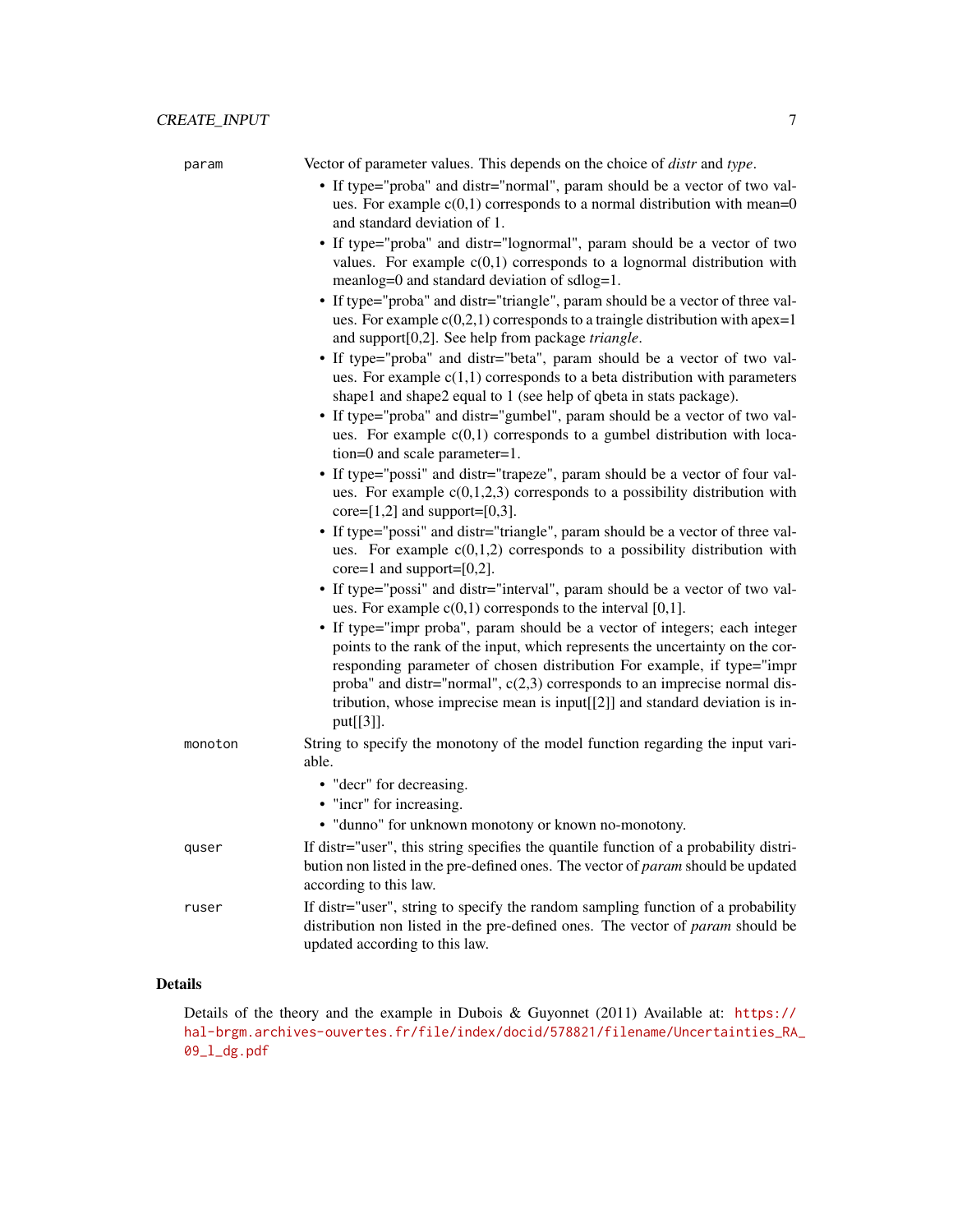# <span id="page-7-0"></span>Value

list with the afore-described arguments.

# See Also

[CREATE\\_DISTR](#page-2-1) [PLOT\\_INPUT](#page-11-1)

# Examples

```
#################################################
#### EXAMPLE 1 of Dubois & Guyonnet (2011)
#### Probability and Possibility distributions
#################################################
ninput<-5 #Number of input parameters
input<-vector(mode="list", length=ninput) # Initialisation
input[[1]]=CREATE_INPUT(
name="UER",
type="possi",
distr="triangle",
param=c(2.e-2, 5.7e-2, 1.e-1),
monoton="incr"
\mathcal{L}input[[2]]=CREATE_INPUT(
name="EF",
type="possi",
distr="triangle",
param=c(200,250,350),
monoton="incr"
)
input[[3]]=CREATE_INPUT(
name="I",
type="possi",
distr="triangle",
param=c(1,1.5,2.5),
monoton="incr"
\lambdainput[[4]]=CREATE_INPUT(
name="C",
type="proba",
distr="triangle",
param=c(5e-3,20e-3,10e-3)
)
input[[5]]=CREATE_INPUT(
name="ED",
type="proba",
distr="triangle",
param=c(10,50,30)
\lambda
```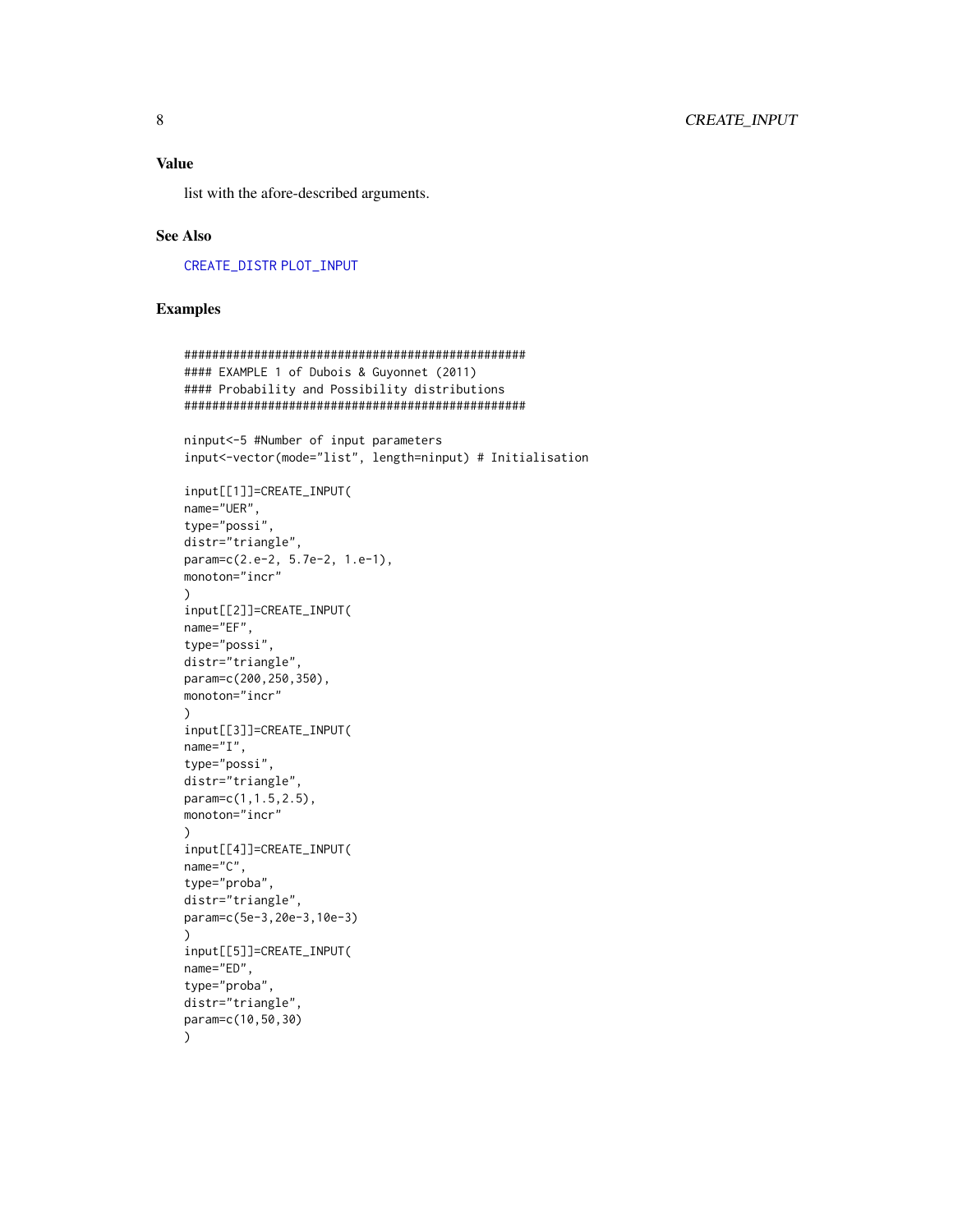# CREATE\_INPUT 9

```
#################################################
#### EXAMPLE 2 of Sch\"obi & Sudret (2016)
#### Imprecise Probability distributions
#################################################
ninput<-6 #Number of input parameters
input<-vector(mode="list", length=ninput) # Initialisation
# Imprecise normal probability
# whose parameters are described by the 3rd and 5th parameters
input[[1]]=CREATE_INPUT(
name="A",
type="impr proba",
distr="normal",
param=c(3,5),
monoton="dunno"
\lambda# Imprecise normal probability
# whose parameters are described by the 4th and 6th parameters
input[[2]]=CREATE_INPUT(
name="B",
type="impr proba",
distr="normal",
param=c(4,6),
monoton="dunno"
\lambda# imprecise paramters of afore-described probability distribution
# mean of input number 1 as an interval
input[[3]]=CREATE_INPUT(
name="mu_A",
type="possi",
distr="interval",
param=c(-0.5,0.5)
\mathcal{L}# mean of input number 2 as an interval
input[[4]]=CREATE_INPUT(
name="mu_B",
type="possi",
distr="interval"
param=c(-0.5,0.5)
\lambda# standard deviation of input number 1 as an interval
input[[5]]=CREATE_INPUT(
name="s_A",
type="possi",
distr="interval",
param=c(0.7,1)
)
```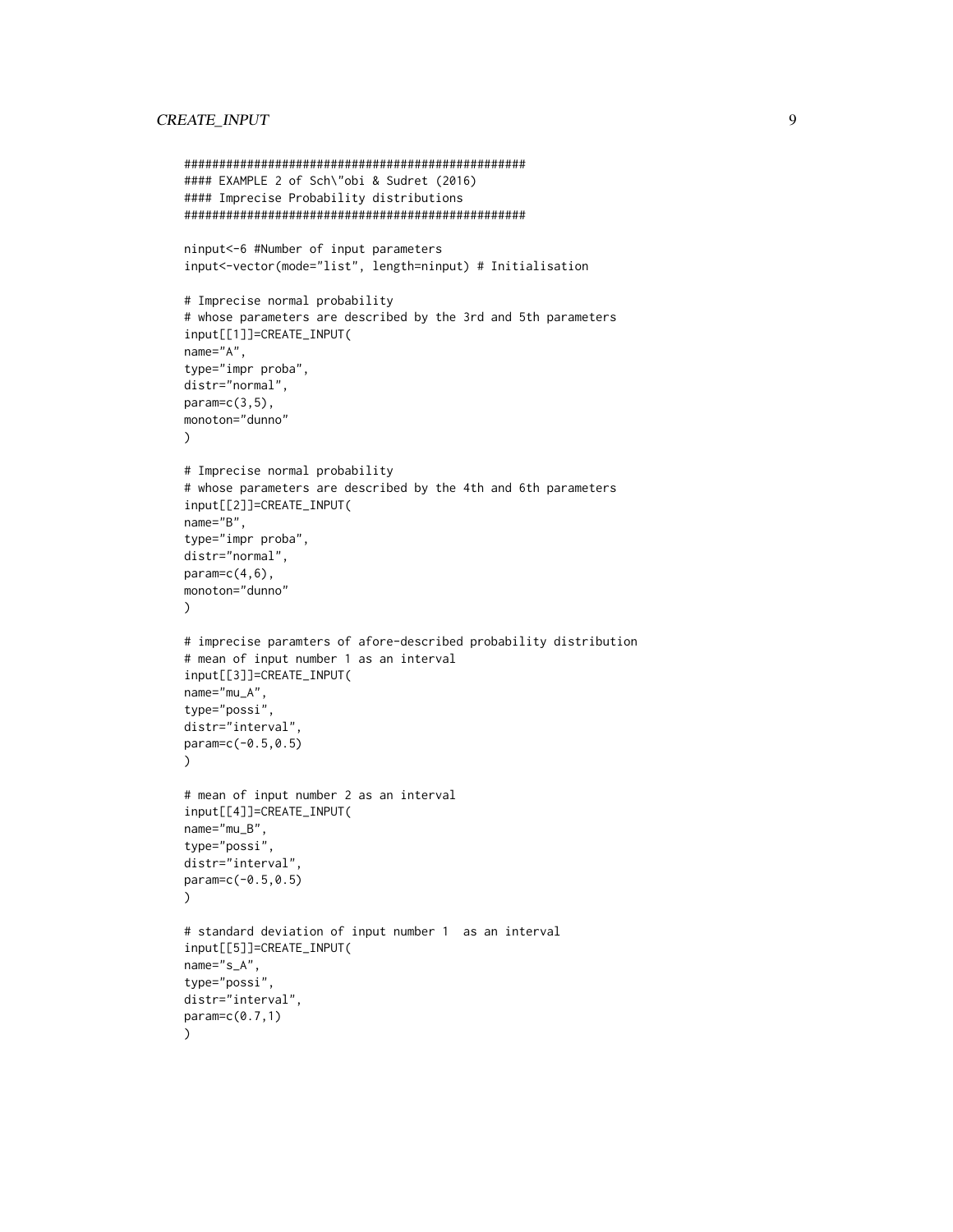```
# standard deviation of input number 2 as an interval
input[[6]]=CREATE_INPUT(
name="s_B",
type="possi",
distr="interval",
param=c(0.7,1)
\mathcal{L}
```
<span id="page-9-1"></span>PINCHING\_fun *Function to perform pinching.*

# Description

Function to pinch a imprecise variable to a fixed value following Ferson and Tucker (2006) and perform the propagation. Note that it only handles imprecise parametes. In this case of an imprecise probability distributions, only the imprecise parameters are handled.

#### Usage

```
PINCHING_fun(which, value, N, input, FUN,
     choice_opt="L-BFGS-B", param_opt=NULL,
     corr = 0.01, NL = 10, mode = "IRS")
```
# Arguments

| which      | Integer to specify the rank of the input variable as specifed in <i>CREATE_INPUT</i> (),<br>i.e. parameter $1, 2, \ldots$ , etc.              |
|------------|-----------------------------------------------------------------------------------------------------------------------------------------------|
| value      | Scalar value to which the imprecise variable is pinched.                                                                                      |
| N          | Integer corresponding to the number of random samples.                                                                                        |
| input      | List of inputs as provided by <i>CREATE_INPUT</i> ().                                                                                         |
| <b>FUN</b> | Model assessment function.                                                                                                                    |
| choice_opt | Option of constrainted optimization algorithm, see PROPAG.                                                                                    |
| param_opt  | Parameters necessary for conducting the optimization algorithm, see PROPAG.                                                                   |
| corr       | Tolerance to avoid empty alpha-cuts. By default, <i>corr</i> =0.01.                                                                           |
| NL         | Integer to specify the number of alpha-cuts needed for hybrid propagation de-<br>scribed by Baudrit et al. (2006). By default, <i>NL</i> =10. |
| mode       | String to specify the mode of propagation: "IRS" (Baudrit et al. 2007) or "HY-<br>BRID" (Baudrit et al. 2006), see PROPAG.                    |

<span id="page-9-0"></span>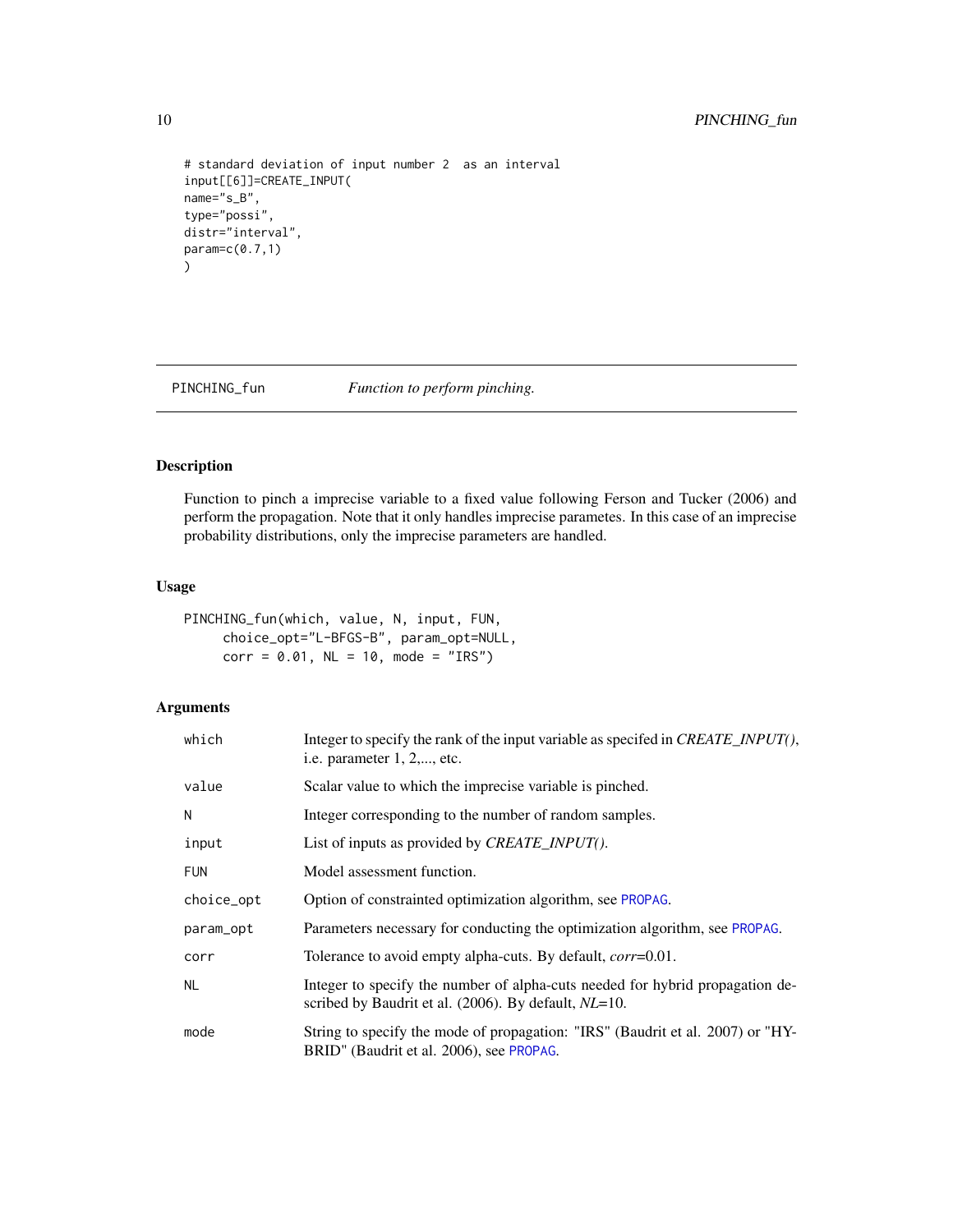# <span id="page-10-0"></span>PLOT\_CDF 11

# References

- Baudrit, C., Dubois, D., & Guyonnet, D. 2006. Joint propagation and exploitation of probabilistic and possibilistic information in risk assessment. IEEE transactions on fuzzy systems, 14(5), 593-608.
- Baudrit, C., Guyonnet, D., Dubois, D. 2007. Joint propagation of variability and partial ignorance in a groundwater risk assessment. Journal of Contaminant Hydrology, 93: 72-84.
- Ferson, S., & Tucker, W. T. (2006). Sensitivity analysis using probability bounding. Reliability Engineering & System Safety, 91(10), 1435-1442.

# See Also

### [SENSI\\_PINCHING](#page-18-1) [PROPAG](#page-12-1)

#### Examples

#See example described for \emph{SENSI\_PINCHING}.

<span id="page-10-1"></span>

|  | PLOT CDF |  |
|--|----------|--|
|  |          |  |

Plot function depicting the lower and upper CDFs

# Description

Create a plot summarizing the uncertainty propagation in the form of a pair of lower and upper Cumulative Distribution Function CDFs.

# Usage

```
PLOT_CDF(Z0, new = TRUE, color1 = 1, color2 = 2, \ldots)
```
#### Arguments

| Z0         | Output of the uncertainty propagation function <i>PROPAG</i> ().                                                   |
|------------|--------------------------------------------------------------------------------------------------------------------|
| new        | Logical (by default TRUE) to create a new plot or to add CDFs to an existing<br>plot. By default <i>new</i> =TRUE. |
| color1     | Color of the upper CDF. By default <i>color1</i> =1.                                                               |
| color2     | Color of the lower CDF. By default <i>color</i> 2=2.                                                               |
| $\ddots$ . | Further arguments usually passed to the plot function (e.g. <i>xlab</i> , <i>ylab</i> , <i>main</i> ,<br>$etc.$ )  |

# See Also

[PROPAG](#page-12-1)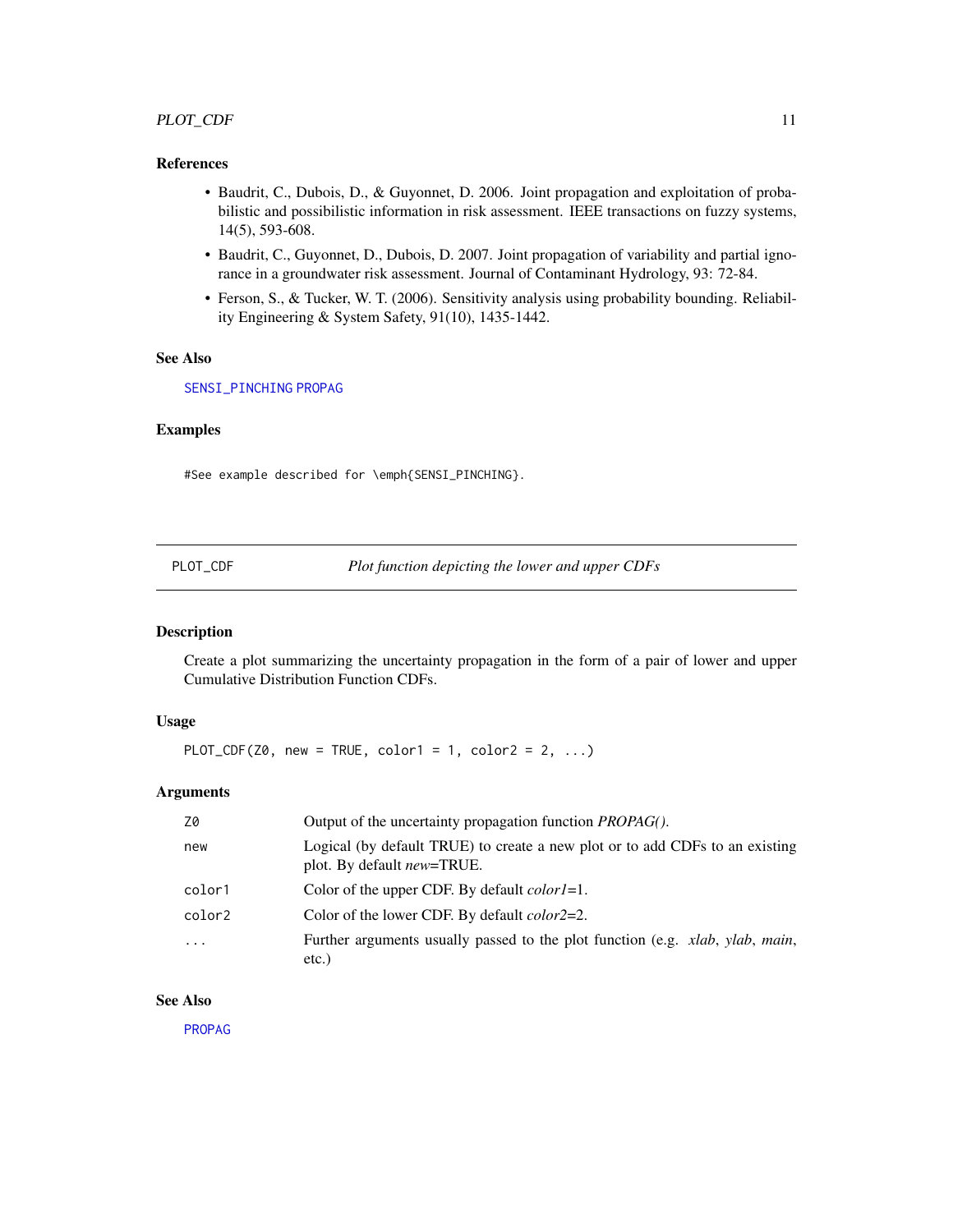<span id="page-11-1"></span><span id="page-11-0"></span>

# Description

Plot the input variables. Regarding imprecise probability distribution, it plots the p-box of the imprecise probability distribution itself as well as its parameters. Note that plotting the imprecise probability distribution requires solving an optimisation problem using the "L-BFGS-B" algorithm by assuming independdance of dependence among the alpha-cuts of imprecise parameters.

#### Usage

```
PLOT_INPUT(input,N=1000,mode="IND")
```
# Arguments

| input | List of inputs with arguments as specified in <i>CREATE INPUT</i> ().                                                                                                                                                 |
|-------|-----------------------------------------------------------------------------------------------------------------------------------------------------------------------------------------------------------------------|
| Ν     | Integer corresponding to the number of random samples (to be used for plotting<br>imprecise probability distributions only). By default $N=1000$ .                                                                    |
| mode  | String to specify the dependence or the independence among the imprecise<br>parameters (to be used for plotting imprecise probability distributions only):<br>"IND" (independence) or "DEP" (dependence), see PROPAG. |

#### Value

It provides a plot of the input variables.

# See Also

[CREATE\\_INPUT](#page-5-1)

<span id="page-11-2"></span>PROBA\_INTERVAL *Interval of probability of exceedance.*

# Description

Function for summarizing the uncertainty propagation's results in the form of an interval of probability of exceedance for a given threshold.

#### Usage

PROBA\_INTERVAL(Z0, threshold)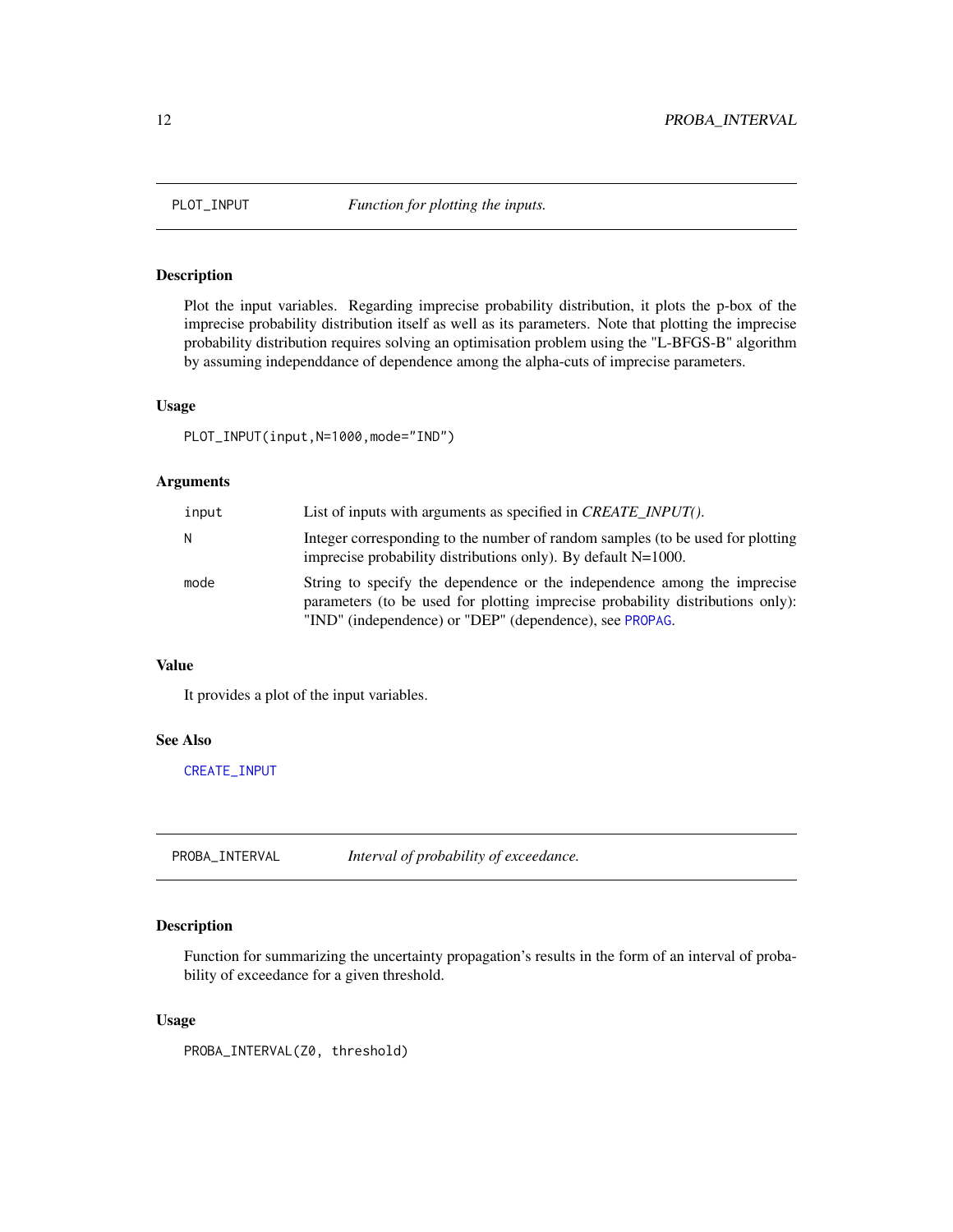#### <span id="page-12-0"></span>PROPAG 23

#### **Arguments**

| Ζ0        | Output of the uncertainty propagation function <i>PROPAG</i> ().                                       |
|-----------|--------------------------------------------------------------------------------------------------------|
| threshold | Scalar value specifying the threshold for which the probability of exceedance<br>should be calculated. |

#### Details

Details of the theory and the example in Dubois & Guyonnet (2011) Available at: [https://](https://hal-brgm.archives-ouvertes.fr/file/index/docid/578821/filename/Uncertainties_RA_09_l_dg.pdf) [hal-brgm.archives-ouvertes.fr/file/index/docid/578821/filename/Uncertainties\\_RA\\_](https://hal-brgm.archives-ouvertes.fr/file/index/docid/578821/filename/Uncertainties_RA_09_l_dg.pdf) [09\\_l\\_dg.pdf](https://hal-brgm.archives-ouvertes.fr/file/index/docid/578821/filename/Uncertainties_RA_09_l_dg.pdf)

# Value

List with arguments *Plow* and *Pupp* corresponding to lower and upper probability values.

# See Also

[PROPAG](#page-12-1) [QUAN\\_INTERVAL](#page-17-1) [UNCERTAINTY](#page-23-1)

# Examples

#See example described for \emph{UNCERTAINTY}.

<span id="page-12-1"></span>PROPAG *Function for conducting joint propagation of uncertainty*

# Description

Function for conducting joint propagation of probability, imprecise probability and possibilisty distributions (or intervals) using IRS (Baudrit et al., 2006) or hybrid method (Guyonnet et al., 2003).

#### Usage

PROPAG(N, input, FUN, choice\_opt="L-BFGS-B", param\_opt = NULL, mode =  $"IRS"$ , corr = 0.01, NL = 10)

# Arguments

| N          | Integer corresponding to the number of random samples.             |
|------------|--------------------------------------------------------------------|
| input      | List of inputs as provided by the function <i>CREATE INPUT</i> (). |
| <b>FUN</b> | Model assessment function.                                         |
| choice_opt | Option for the constrainted optimization algorithm:                |
|            | • "L-BFGS-B": Limited-memory BFGS based on <i>optimr</i> package.  |

• "L-BFGS-B\_MULTI": Limited-memory BFGS with multiple starts.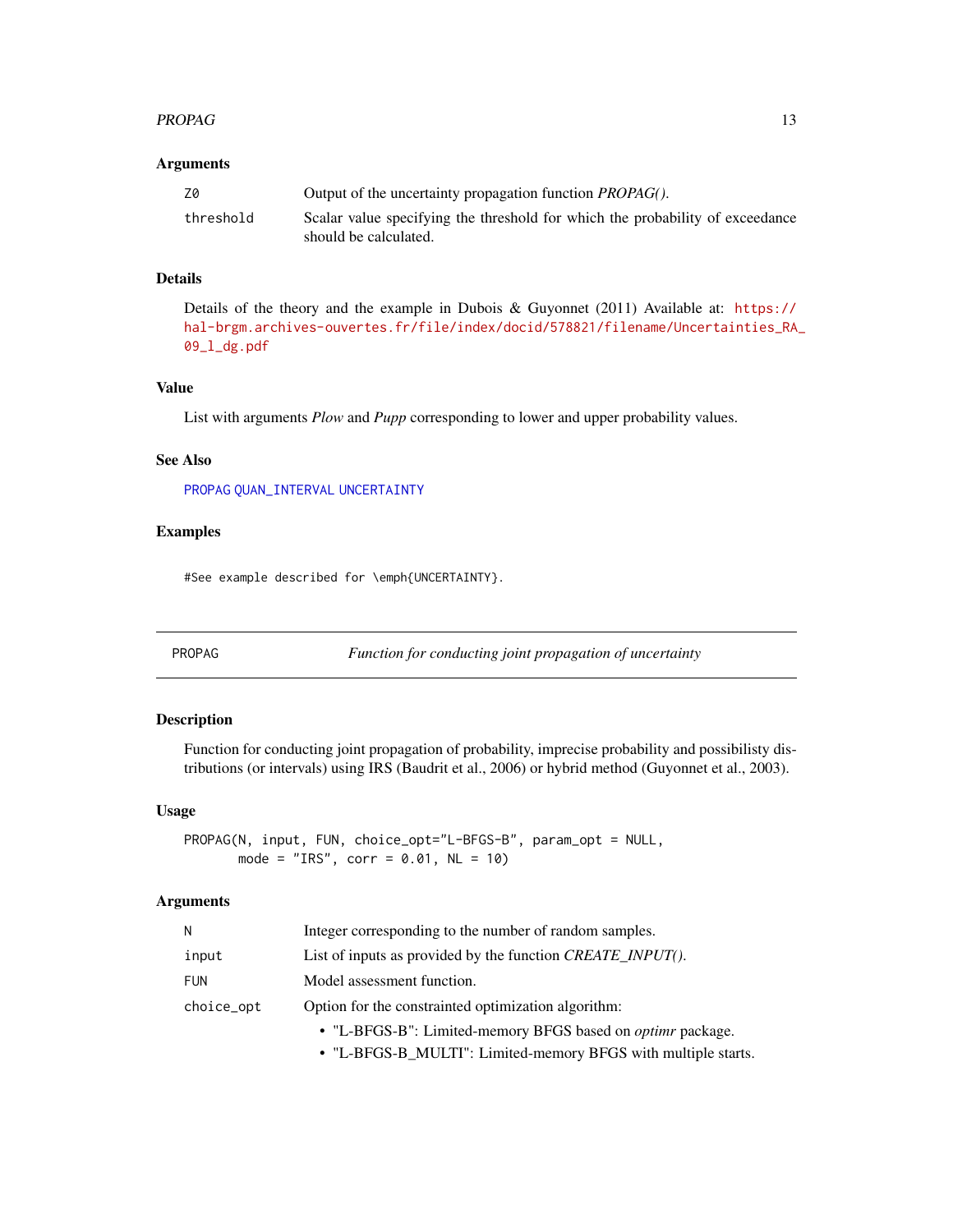|           | • "GENOUD": genetic algorithm plus derivative optimizer based on <i>rgenoud</i><br>package, see Mebane & Sekhon (2011).                                                                                       |
|-----------|---------------------------------------------------------------------------------------------------------------------------------------------------------------------------------------------------------------|
| param_opt | Parameters needed by the optimization algorithm:                                                                                                                                                              |
|           | • If "L-BFGS-B": param_opt=NULL.<br>• If "L-BFGS-B_MULTI": param_opt specifies the number of multi starts<br>$(e.g. 10)$ .<br>• If "GENOUD": <i>param_opt</i> specifies vector of paramters (population size, |
| mode      | maxixmum of generations, solution tolerance), see Mebane & Sekhon $(2011)$ .<br>Type of hybrid uncertainty propagation:                                                                                       |
|           | • "IRS" Independent Random Sampling of Baudrit et al. (2007).<br>• "HYBRID" Hybrid propagation described by Baudrit et al. (2006).                                                                            |
| corr      | Tolerance to avoid empty alpha-cuts. By default, <i>corr</i> =0.01.                                                                                                                                           |
| <b>NL</b> | Integer to specify the number of alpha-cuts needed for hybrid propagation de-<br>scribed by Baudrit et al. (2006). By default, <i>NL</i> =10.                                                                 |

# Details

- Details of the theory and example 1 in Dubois & Guyonnet (2011), available at: [https://](https://hal-brgm.archives-ouvertes.fr/file/index/docid/578821/filename/Uncertainties_RA_09_l_dg.pdf) [hal-brgm.archives-ouvertes.fr/file/index/docid/578821/filename/Uncertaintie](https://hal-brgm.archives-ouvertes.fr/file/index/docid/578821/filename/Uncertainties_RA_09_l_dg.pdf)s\_ [RA\\_09\\_l\\_dg.pdf](https://hal-brgm.archives-ouvertes.fr/file/index/docid/578821/filename/Uncertainties_RA_09_l_dg.pdf)
- Details on the representation via imprecise probability distributions in Pedroni et al. (2013).
- Details on example 2 in Sch\"obi & Sudret (2016), available at: [https://arxiv.org/pdf/](https://arxiv.org/pdf/1608.05565.pdf) [1608.05565.pdf](https://arxiv.org/pdf/1608.05565.pdf)

#### Value

Matrix Z0 of 2 rows and *N* columns (for IRS mode) or *N*x*NL* (for HYBRID mode). This corresponds to the set of random intervals (row Number 1: lower bound; row Number 2: upper bound), which can be summarized in different forms, see Baudrit et al. (2006).

#### References

- Baudrit, C., Dubois, D., & Guyonnet, D. 2006. Joint propagation and exploitation of probabilistic and possibilistic information in risk assessment. IEEE transactions on fuzzy systems, 14(5), 593-608.
- Baudrit, C., Guyonnet, D., Dubois, D. 2007. Joint propagation of variability and partial ignorance in a groundwater risk assessment. Journal of Contaminant Hydrology, 93: 72-84.
- Mebane, W., Jr. and Sekhon, J. S. 2011. Genetic Optimization Using Derivatives: The rgenoud package for R. Journal of Statistical Software, 42(11): 1-26.
- Pedroni, N., Zio, E., Ferrario, E., Pasanisi, A., & Couplet, M. 2013. Hierarchical propagation of probabilistic and non-probabilistic uncertainty in the parameters of a risk model. Computers & Structures, 126, 199-213.
- Sch\"obi, R., Sudret, B. 2016. Uncertainty propagation of p-boxes using sparse polynomial chaos expansions, https://arxiv.org/pdf/1608.05565.pdf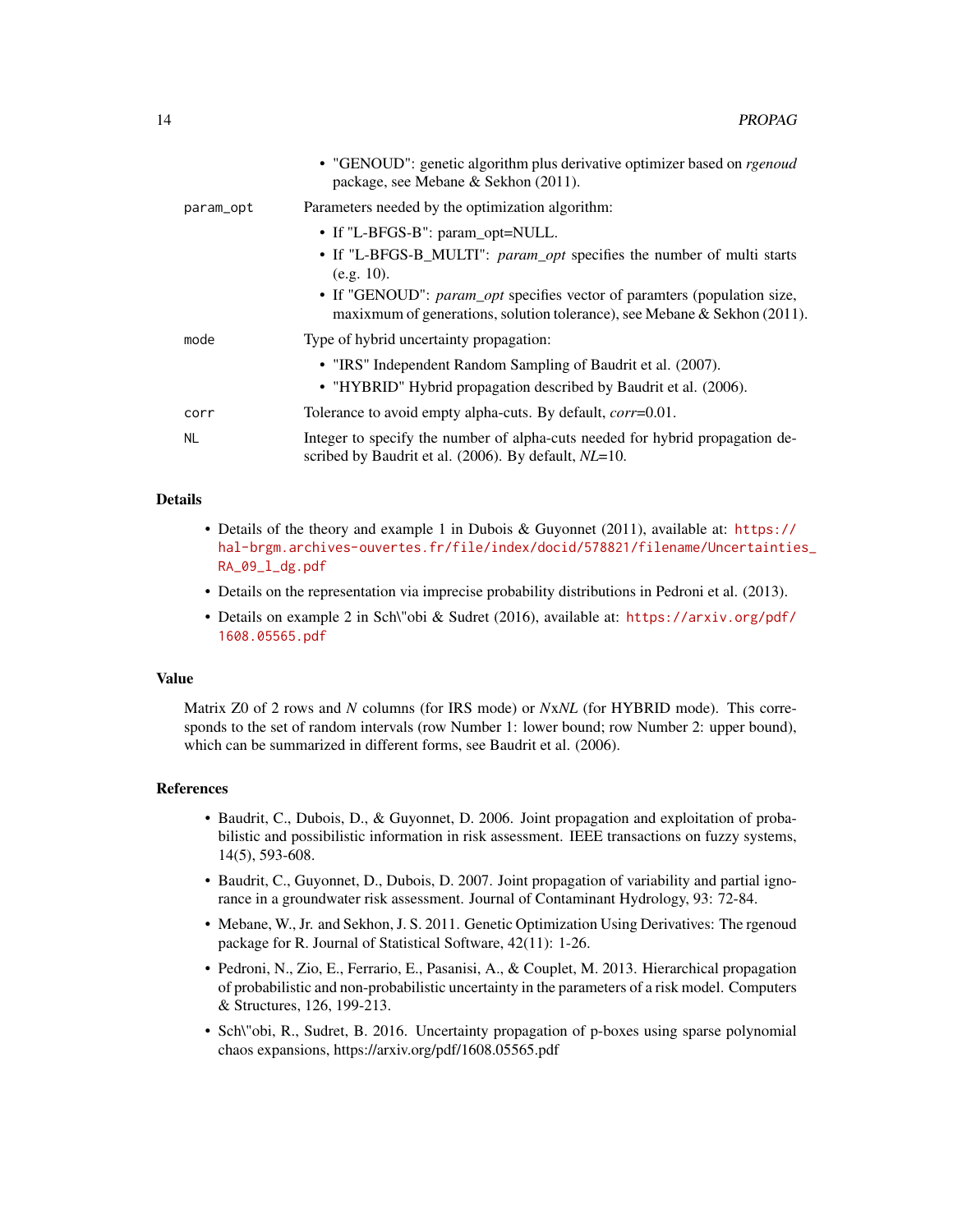#### <span id="page-14-0"></span>PROPAG 2.15

# See Also

[CREATE\\_INPUT](#page-5-1) [CREATE\\_DISTR](#page-2-1) [PLOT\\_CDF](#page-10-1)

# Examples

)

## Not run:

```
#################################################
#### EXAMPLE 1 of Dubois & Guyonnet (2011)
#### Probability and Possibility distributions
#################################################
#### Model function
FUN<-function(X){
UER=X[1]
EF=X[2]I=X[3]C=X[4]ED=X[5]
return(UER*I*C*EF*ED/(70*70*365))
}
ninput<-5 #Number of input parameters
input<-vector(mode="list", length=ninput) # Initialisation
input[[1]]=CREATE_INPUT(
name="UER",
type="possi",
distr="triangle",
param=c(2.e-2, 5.7e-2, 1.e-1),
monoton="incr"
)
input[[2]]=CREATE_INPUT(
name="EF",
type="possi",
distr="triangle",
param=c(200,250,350),
monoton="incr"
\lambdainput[[3]]=CREATE_INPUT(
name="I",
type="possi",
distr="triangle",
param=c(1,1.5,2.5),
monoton="incr"
\lambdainput[[4]]=CREATE_INPUT(
name="C",
type="proba",
distr="triangle",
param=c(5e-3,20e-3,10e-3)
```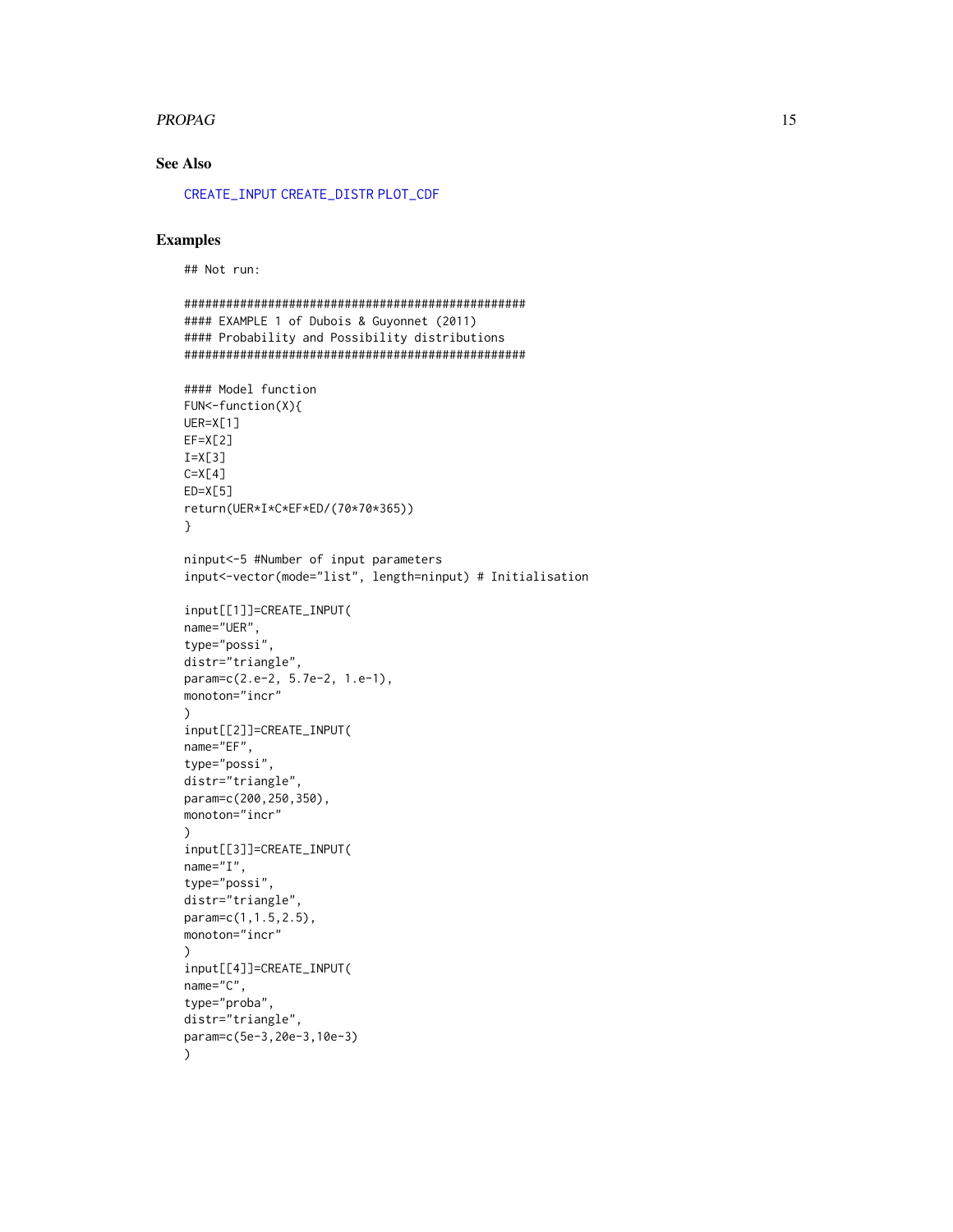#### 16 **PROPAGE 2012 PROPAGE 2013**

```
input[[5]]=CREATE_INPUT(
name="ED",
type="proba",
distr="triangle",
param=c(10,50,30)
\lambda####CREATION OF THE DISTRIBUTIONS ASSOCIATED TO THE PARAMETERS
input=CREATE_DISTR(input)
####VISU INPUT
PLOT_INPUT(input)
```

```
#################################################
#### PROPAGATION
```

```
#OPTIMZATION CHOICES
choice_opt=NULL #no optimization needed
param_opt=NULL
```

```
#PROPAGATION RUN
Z0_IRS<-PROPAG(N=1000,input,FUN,choice_opt,param_opt,mode="IRS")
Z0_HYBRID<-PROPAG(N=250,input,FUN,choice_opt,param_opt,mode="HYBRID")
```

```
#################################################
#### POST-PROCESSING
```

```
# VISU - PROPAGATION
PLOT_CDF(Z0_IRS,xlab="Z",ylab="CDF",main="EX 1",lwd=1.5)
PLOT_CDF(Z0_HYBRID,new=FALSE,color1=3,color2=4,lwd=1.5)
```

```
#################################################
#### EXAMPLE 2 of Schobi & Sudret (2016)
#### Imprecise Probability distributions
#################################################
```

```
#### Model function
FUN<-function(X){
A=X[1]
B=X[2]return(100*(B-A^2)^2+(1-A)^2)
}
```

```
ninput<-6 #Number of input parameters
input<-vector(mode="list", length=ninput) # Initialisation
```

```
# Imprecise normal probability
# whose parameters are described by the 3rd and 5th parameters
input[[1]]=CREATE_INPUT(
name="A",
type="impr proba",
distr="normal",
param=c(3,5),
```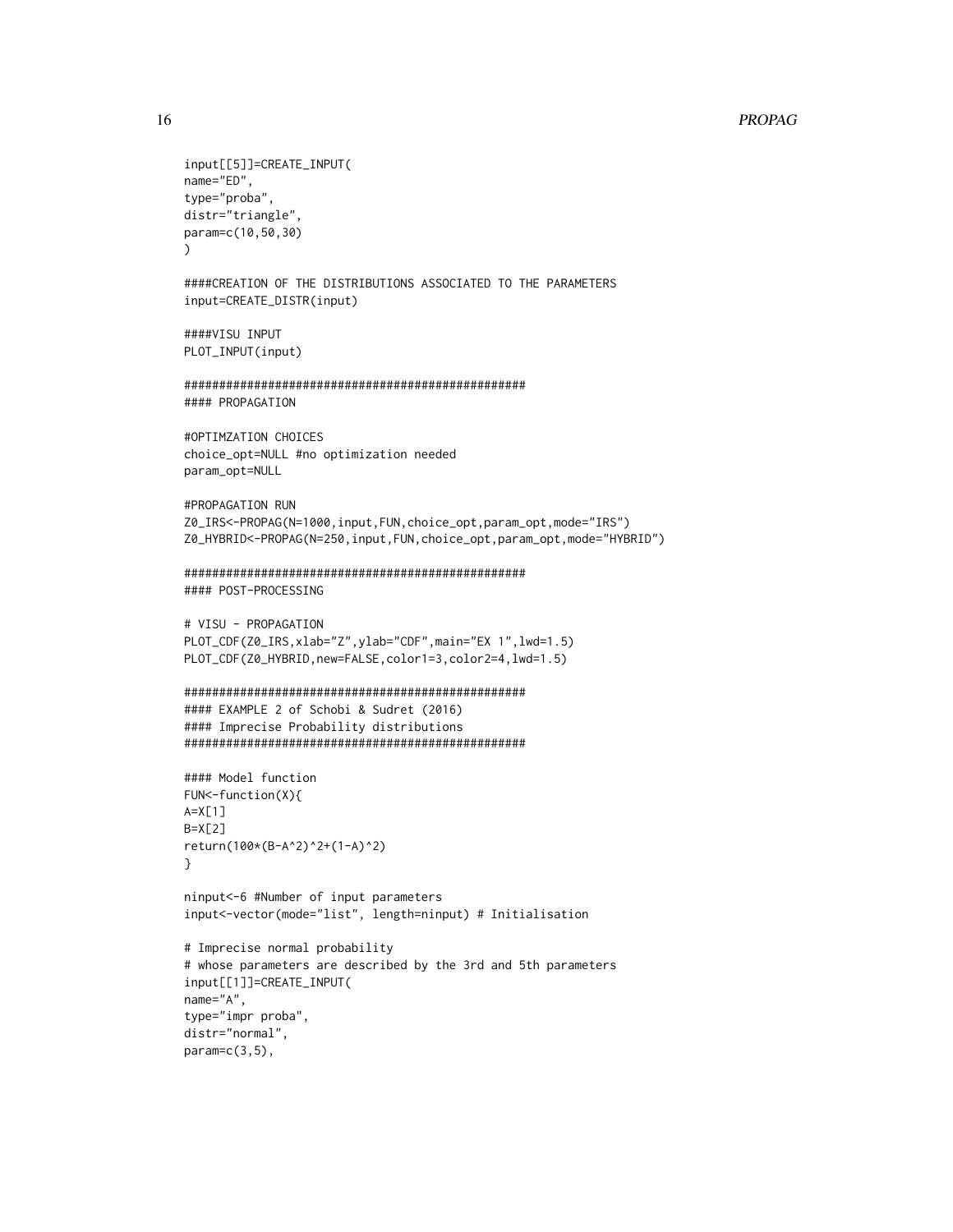#### PROPAG 17

```
monoton="dunno"
\lambda# Imprecise normal probability
# whose parameters are described by the 4th and 6th parameters
input[[2]]=CREATE_INPUT(
name="B",
type="impr proba",
distr="normal",
param=c(4,6),
monoton="dunno"
)
# imprecise paramters of afore-described probability distribution
# mean of input number 1 as an interval
input[[3]]=CREATE_INPUT(
name="mu_A",
type="possi",
distr="interval",
param=c(-0.5,0.5)
\mathcal{L}# mean of input number 2 as an interval
input[[4]]=CREATE_INPUT(
name="mu_B",
type="possi",
distr="interval",
param=c(-0.5,0.5)
\lambda# standard deviation of input number 1 as an interval
input[[5]]=CREATE_INPUT(
name="s_A",
type="possi",
distr="interval",
param=c(0.7,1)
\lambda# standard deviation of input number 2 as an interval
input[[6]]=CREATE_INPUT(
name="s_B",
type="possi",
distr="interval",
param=c(0.7,1)
\mathcal{L}####CREATION OF THE DISTRIBUTIONS ASSOCIATED TO THE PARAMETERS
input=CREATE_DISTR(input)
```
####VISU INPUT (needs propagation parameters to plot impr proba distributions) PLOT\_INPUT(input)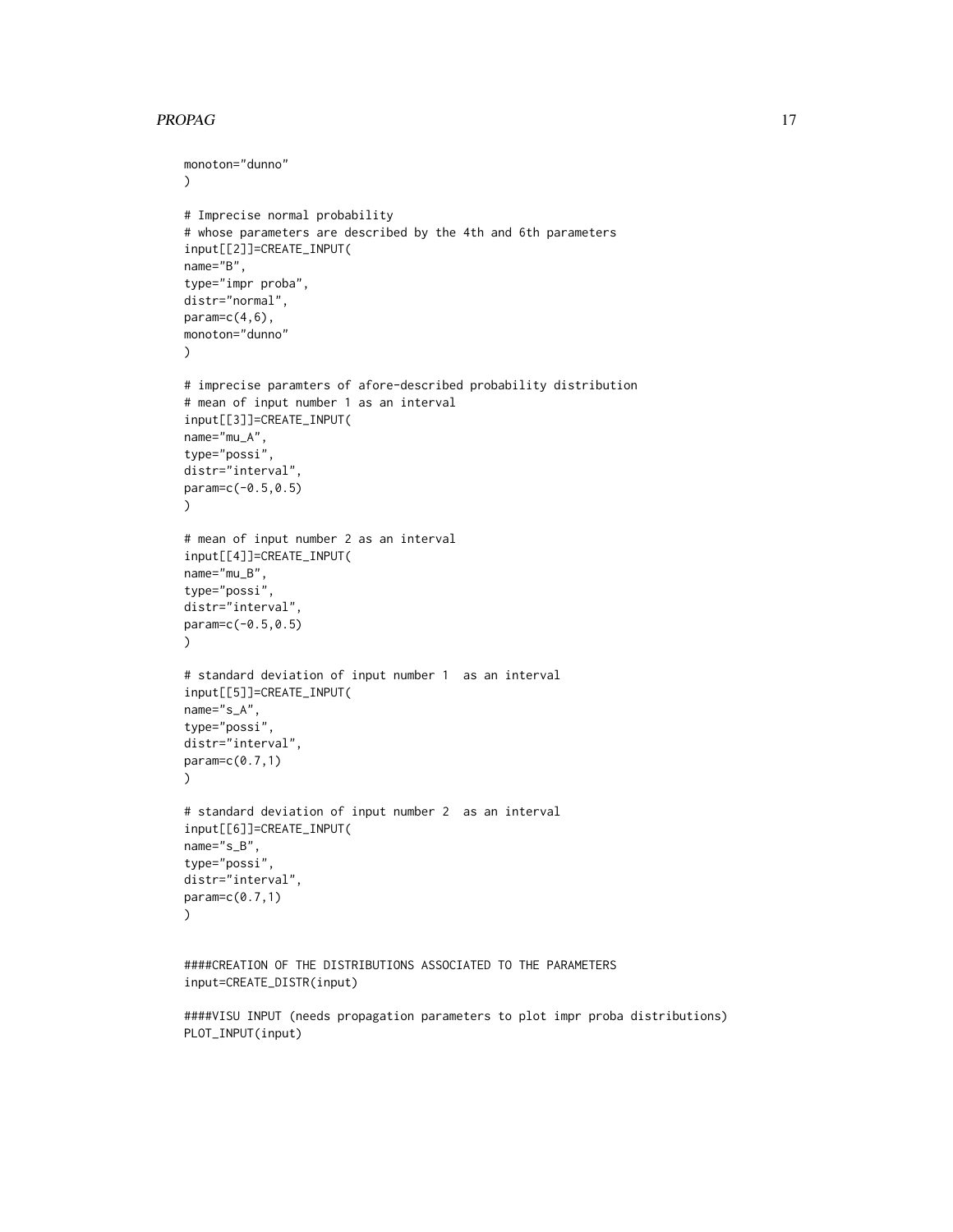```
#################################################
### PROPAGATION
# OPTIMZATION CHOICES (could take some time)
choice_opt="GENOUD"
param_opt=c(50,3,1.e-1)
```
#PROPAGATION RUN Z0\_IRS<-PROPAG(N=1000,input,FUN,choice\_opt,param\_opt,mode="IRS")

```
#################################################
### VISU - PROPAGATION
PLOT_CDF(Z0_IRS,xlab="Z",ylab="CDF",main="EX 2",lwd=1.5)
```
## End(Not run)

<span id="page-17-1"></span>QUAN\_INTERVAL *Interval of quantiles at a given level.*

# Description

function for summarizing the uncertainty propagation's results in the form of an interval of quantiles at a given level. By default, the median value is provided (level=0.5).

#### Usage

QUAN\_INTERVAL(Z0, level = 0.5)

#### Arguments

| Z0    | Output of the uncertainty propagation function PROPAG()                       |
|-------|-------------------------------------------------------------------------------|
| level | Value of the quantile level (e.g. $0.80$ corresponds to the $80\%$ quantile). |

# Details

Details of the theory and the example in Dubois & Guyonnet (2011) Available at: [https://](https://hal-brgm.archives-ouvertes.fr/file/index/docid/578821/filename/Uncertainties_RA_09_l_dg.pdf) [hal-brgm.archives-ouvertes.fr/file/index/docid/578821/filename/Uncertainties\\_RA\\_](https://hal-brgm.archives-ouvertes.fr/file/index/docid/578821/filename/Uncertainties_RA_09_l_dg.pdf) [09\\_l\\_dg.pdf](https://hal-brgm.archives-ouvertes.fr/file/index/docid/578821/filename/Uncertainties_RA_09_l_dg.pdf)

# Value

List with arguments *Qlow* and *Qupp* corresponding to lower and upper quantile values.

#### See Also

[PROPAG](#page-12-1) [PROBA\\_INTERVAL](#page-11-2) [UNCERTAINTY](#page-23-1)

<span id="page-17-0"></span>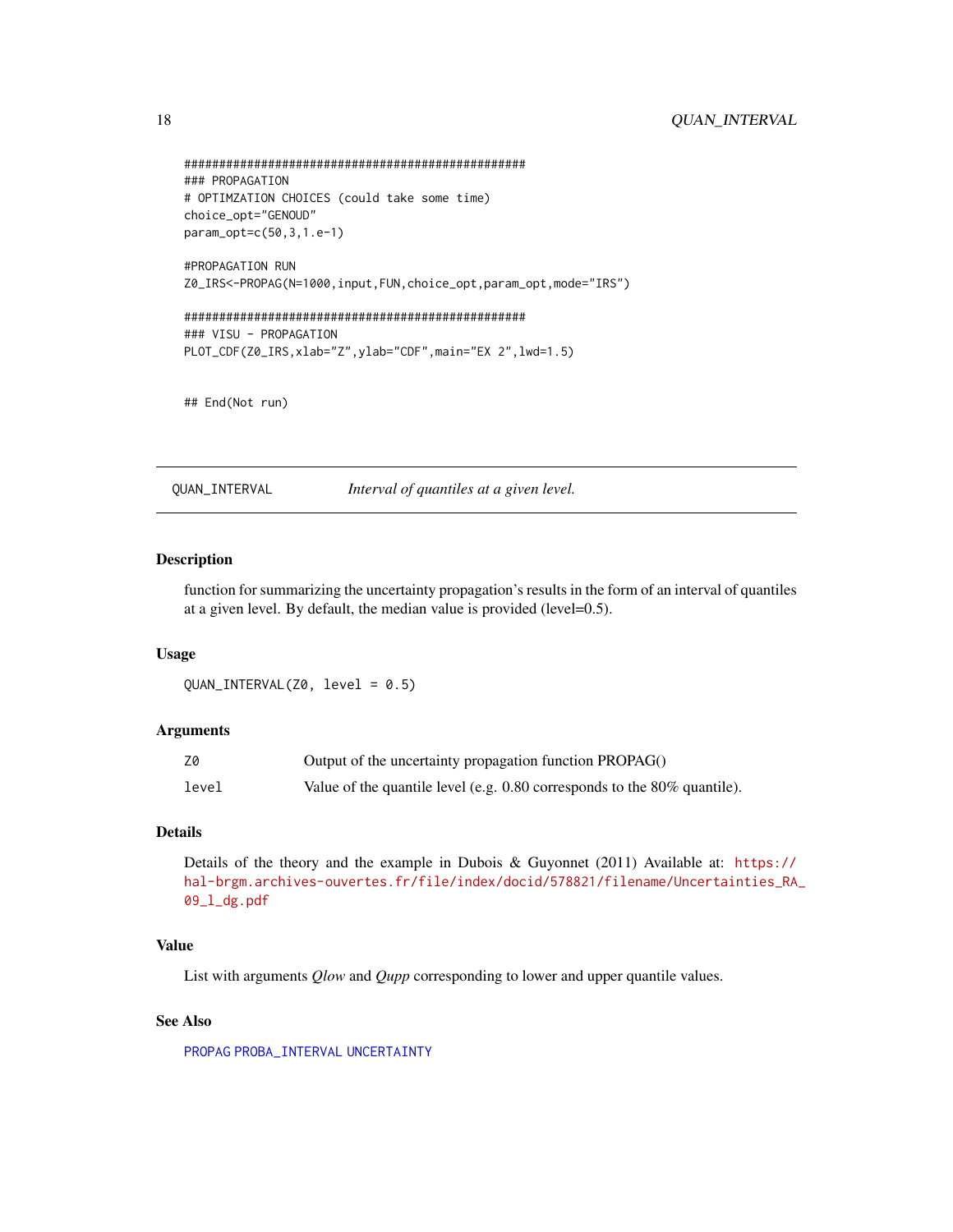# <span id="page-18-0"></span>Examples

#See example described for \emph{UNCERTAINTY}.

<span id="page-18-1"></span>SENSI\_PINCHING *Sensitivity analysis using the pinching approach.*

#### Description

Function for conducting a sensitivity analysis using the pinching approach of Ferson and Tucker (2006).

# Usage

SENSI\_PINCHING(Z0, Z0p, mode = "global", threshold = NULL, level = NULL, disc=0.01)

# Arguments

| Z0        | Output of the uncertainty propagation function <i>PROPAG</i> ().                                                |
|-----------|-----------------------------------------------------------------------------------------------------------------|
| Z0p       | Output of the pinching function <i>PINCHING_fun()</i> .                                                         |
| mode      | String to specify the mode to represent the epistemic uncertainty:                                              |
|           | • If "proba": interval of exceedance probability given the threshold.                                           |
|           | • If "quantile": interval of quantile given the level.                                                          |
|           | • If "global": global indicator of uncertainty corresponding to the area be-<br>tween the upper and lower CDFs. |
| threshold | Threshold value to compute the interval of exceedance probabilities.                                            |
| level     | Level value to compute the interval of quantiles.                                                               |
| disc      | discretisation value to compute the global indicator                                                            |

# Value

A number between 0 and 100

# References

Ferson, S., & Tucker, W. T. (2006). Sensitivity analysis using probability bounding. Reliability Engineering & System Safety, 91(10), 1435-1442.

# See Also

[PINCHING\\_fun](#page-9-1)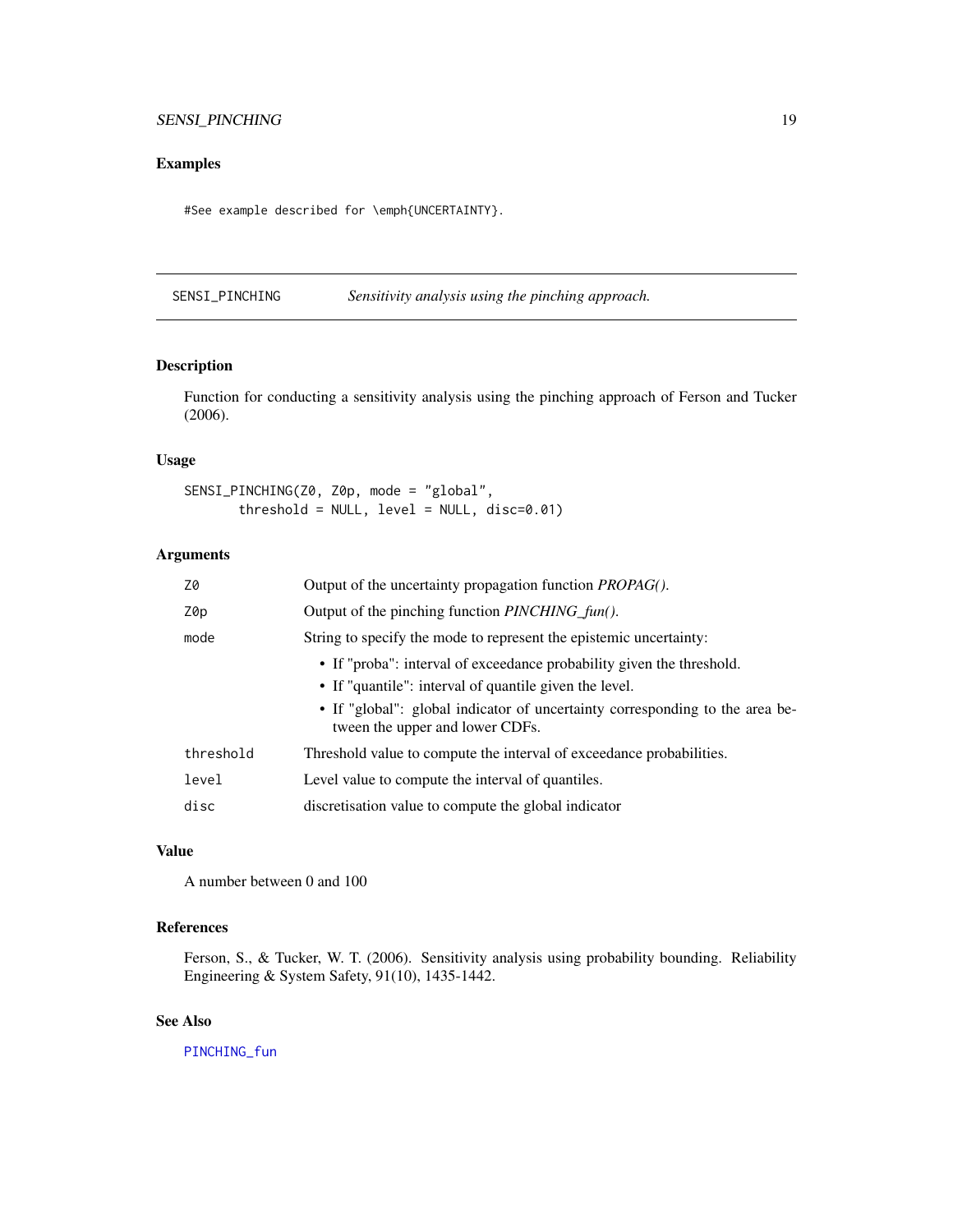# Examples

```
## Not run:
#################################################
#### EXAMPLE 1 of Dubois & Guyonnet (2011)
#### Probability and Possibility distributions
#################################################
#### Model function
FUN<-function(X){
UER=X[1]
EF=X[2]I=X[3]C=X[4]ED=X[5]
return(UER*I*C*EF*ED/(70*70*365))
}
ninput<-5 #Number of input parameters
input<-vector(mode="list", length=ninput) # Initialisation
input[[1]]=CREATE_INPUT(
name="UER",
type="possi",
distr="triangle",
param=c(2.e-2, 5.7e-2, 1.e-1),
monoton="incr"
\lambdainput[[2]]=CREATE_INPUT(
name="EF",
type="possi",
distr="triangle",
param=c(200,250,350),
monoton="incr"
)
input[[3]]=CREATE_INPUT(
name="I",
type="possi",
distr="triangle",
param=c(1,1.5,2.5),
monoton="incr"
\lambdainput[[4]]=CREATE_INPUT(
name="C",
type="proba",
distr="triangle",
param=c(5e-3,20e-3,10e-3)
\lambdainput[[5]]=CREATE_INPUT(
name="ED",
type="proba",
distr="triangle",
param=c(10,50,30)
```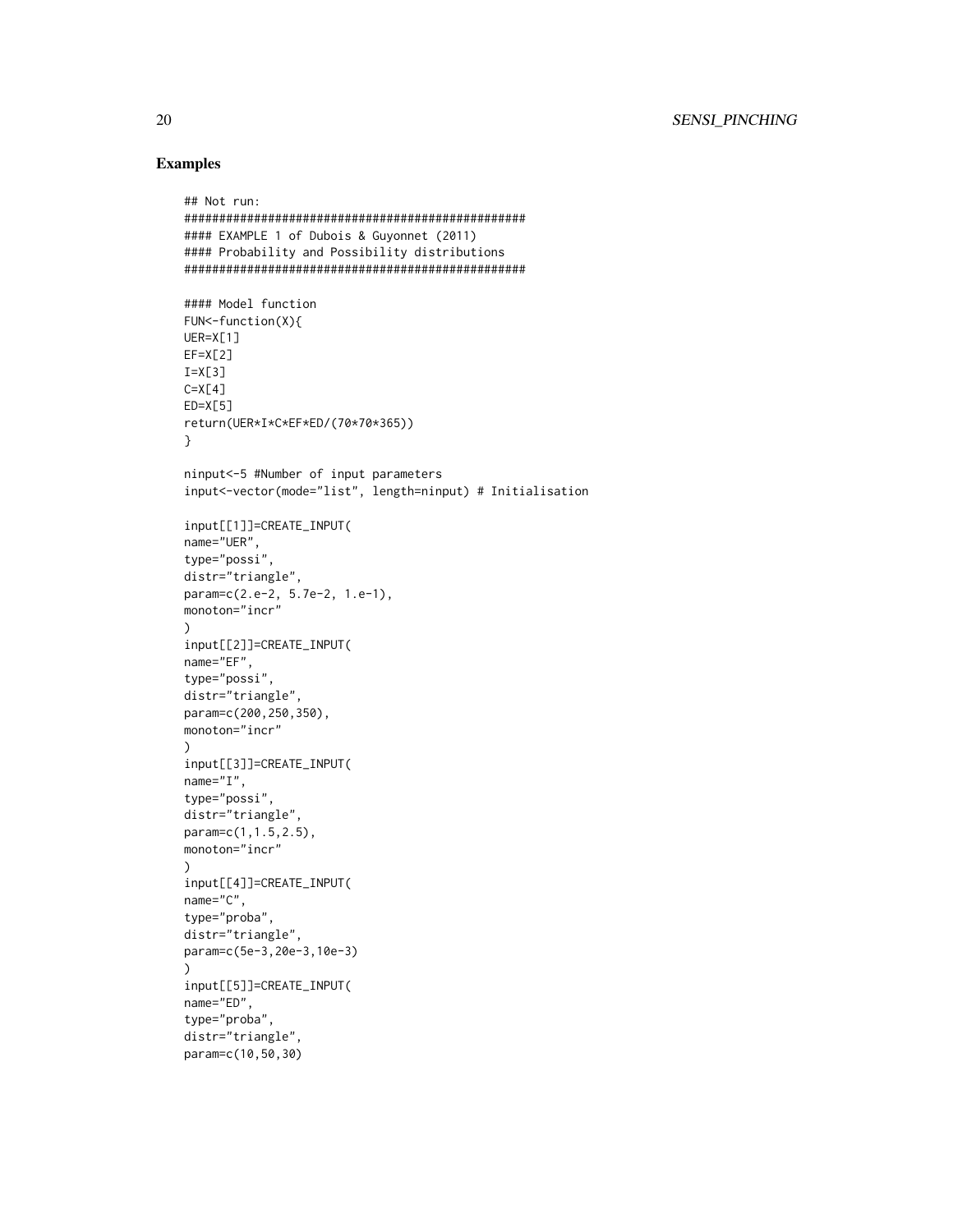#### <span id="page-20-0"></span>SUMMARY\_1CDF 21

#### )

```
####CREATION OF THE DISTRIBUTIONS ASSOCIATED TO THE PARAMETERS
input=CREATE_DISTR(input)
```
####VISU INPUT PLOT\_INPUT(input)

```
#################################################
#### PROPAGATION
```

```
#OPTIMZATION CHOICES
choice_opt=NULL #no optimization needed
param_opt=NULL
```

```
#PROPAGATION RUN
Z0_IRS<-PROPAG(N=1000,input,FUN,choice_opt,param_opt,mode="IRS")
```

```
#################################################
#### PINCHING
Z0p<-PINCHING_fun(
which=1,##first input variable
value=5.7e-2, ##pinched at the scalar value of 5.7e-2
N=1000,
input,
FUN,
choice_opt,
param_opt,
mode="IRS"
\lambda# VISU - PROPAGATION
PLOT_CDF(Z0_IRS,xlab="Z",ylab="CDF",main="EX PINCHING",lwd=1.5)
PLOT_CDF(Z0p,color1=3,color2=4,new=FALSE,lwd=1.5)
## quantile mode
sensi.quan<-SENSI_PINCHING(Z0_IRS,Z0p,mode="quantile",level=0.75)
print(paste("Quantile-based sensitivity measure: ",sensi.quan,sep=""))
## proba mode
sensi.proba<-SENSI_PINCHING(Z0_IRS,Z0p,mode="proba",threshold=2e-6)
print(paste("Probability-based sensitivity measure: ",sensi.proba,sep=""))
```

```
## global mode
sensi.global<-SENSI_PINCHING(Z0_IRS,Z0p,mode="global",disc=0.01)
print(paste("global sensitivity measure: ",sensi.global,sep=""))
```
## End(Not run)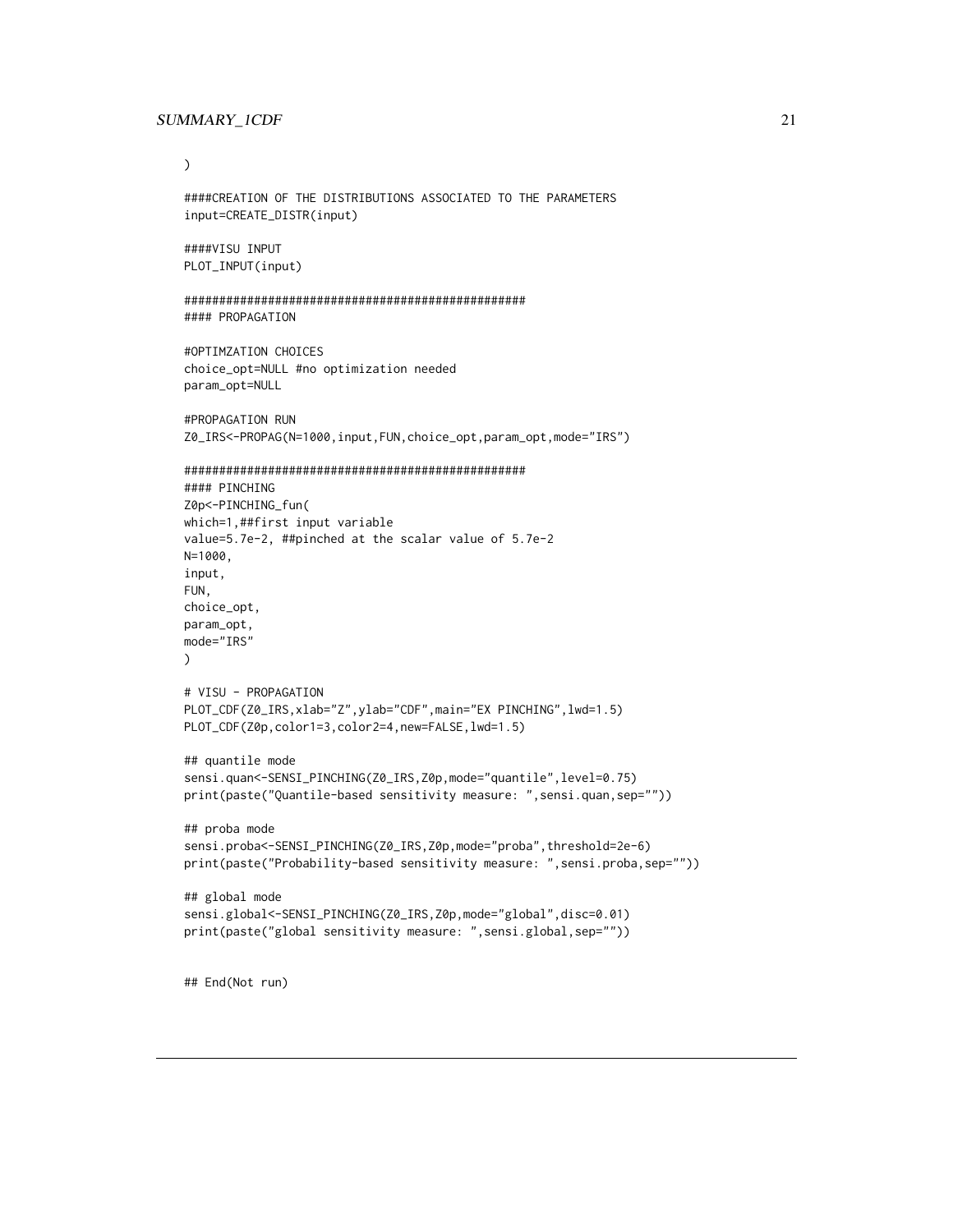# Description

Function for summarizing the uncertainty propagation's results in the form of a unique CDF via the weighting average approach of Dubois and Guyonnet (2011).

# Usage

SUMMARY\_1CDF(Z0, aversion = 0.5)

# Arguments

| Z0       | Output of the uncertainty propagation function <i>PROPAG</i> ()                 |
|----------|---------------------------------------------------------------------------------|
| aversion | Weight value representing the decision-maker risk aversion i.e. the balance be- |
|          | tween the lower and upper CDFs. by default, <i>alpha</i> =0.5.                  |

# Details

Details of the theory and the example in Dubois & Guyonnet (2011) Available at: [https://](https://hal-brgm.archives-ouvertes.fr/file/index/docid/578821/filename/Uncertainties_RA_09_l_dg.pdf) [hal-brgm.archives-ouvertes.fr/file/index/docid/578821/filename/Uncertainties\\_RA\\_](https://hal-brgm.archives-ouvertes.fr/file/index/docid/578821/filename/Uncertainties_RA_09_l_dg.pdf) [09\\_l\\_dg.pdf](https://hal-brgm.archives-ouvertes.fr/file/index/docid/578821/filename/Uncertainties_RA_09_l_dg.pdf)

# Value

Vector of the same size as the number of columns of *Z0*.

# References

Dubois D., Guyonnet D. 2011. Risk-informed decision-making under epistemic uncertainty. International Journal of General Systems, 40(2), 145-167.

#### See Also

[PROPAG](#page-12-1)

# Examples

```
## Not run:
#################################################
#### EXAMPLE 1 of Dubois & Guyonnet (2011)
#### Probability and Possibility distributions
#################################################
#### Model function
```

```
FUN<-function(X){
UER=X[1]
EF=X[2]
```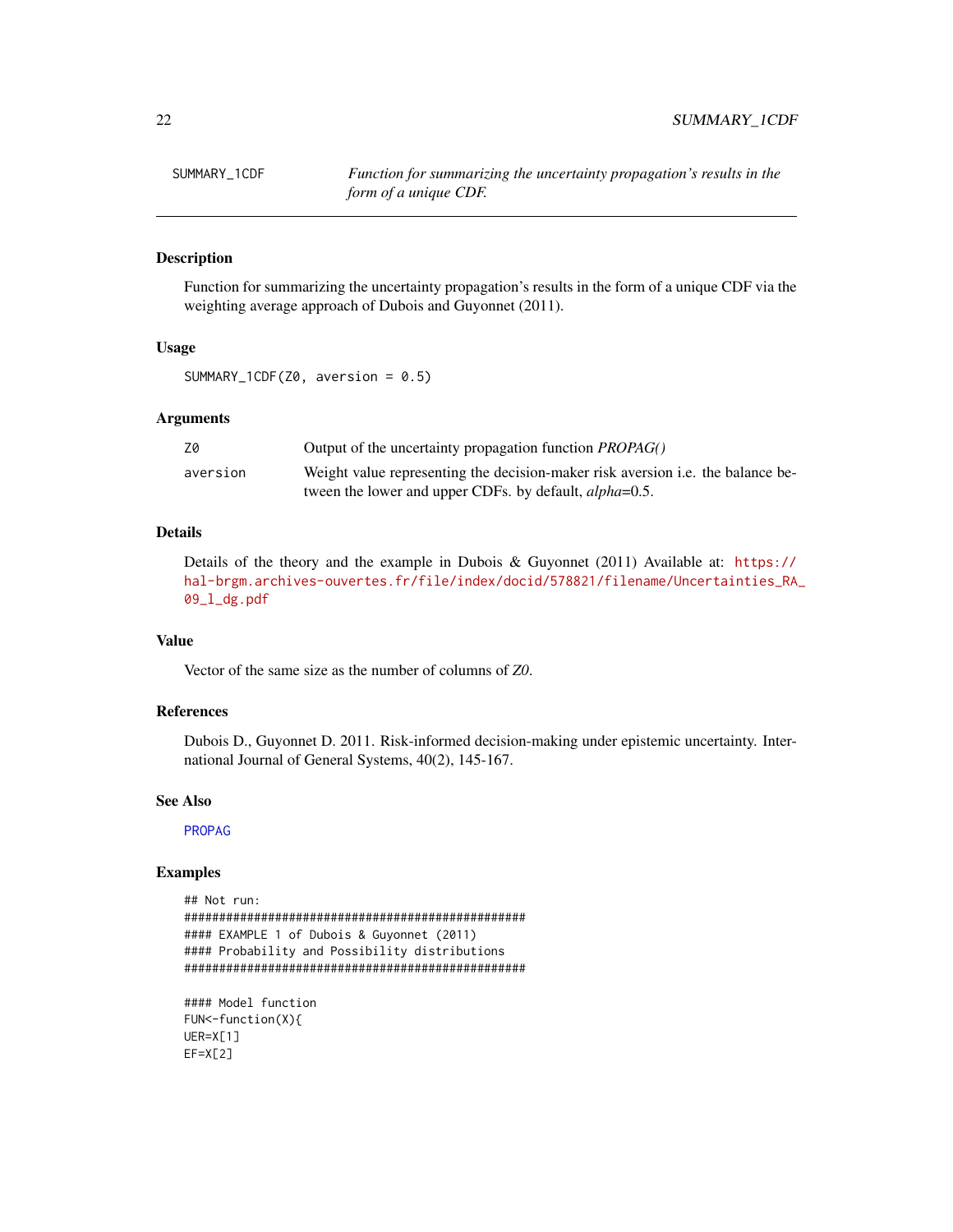## SUMMARY\_ICDF 23

```
I=X[3]C=X[4]ED=X[5]
return(UER*I*C*EF*ED/(70*70*365))
}
ninput<-5 #Number of input parameters
input<-vector(mode="list", length=ninput) # Initialisation
input[[1]]=CREATE_INPUT(
name="UER",
type="possi",
distr="triangle",
param=c(2.e-2, 5.7e-2, 1.e-1),
monoton="incr"
\suminput[[2]]=CREATE_INPUT(
name="EF",
type="possi",
distr="triangle",
param=c(200,250,350),
monoton="incr"
\lambdainput[[3]]=CREATE_INPUT(
name="I",
type="possi",
distr="triangle",
param=c(1,1.5,2.5),
monoton="incr"
\lambdainput[[4]]=CREATE_INPUT(
name="C",
type="proba",
distr="triangle",
param=c(5e-3,20e-3,10e-3)
\lambdainput[[5]]=CREATE_INPUT(
name="ED",
type="proba",
distr="triangle",
param=c(10,50,30)
\mathcal{L}####CREATION OF THE DISTRIBUTIONS ASSOCIATED TO THE PARAMETERS
input=CREATE_DISTR(input)
####VISU INPUT
PLOT_INPUT(input)
#################################################
#### PROPAGATION
```
#OPTIMZATION CHOICES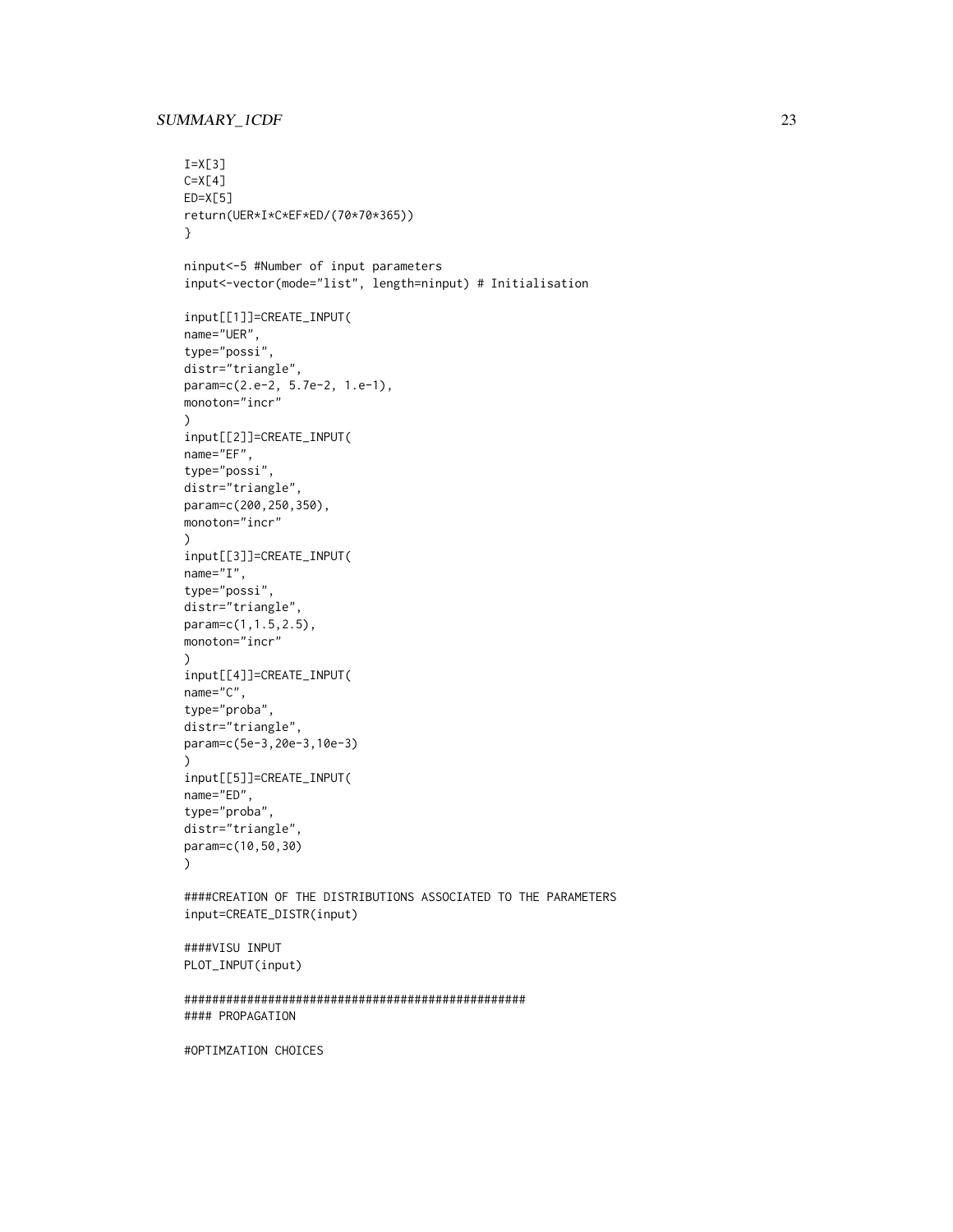# <span id="page-23-0"></span>24 UNCERTAINTY

```
choice_opt=NULL #no optimization needed
param_opt=NULL
#PROPAGATION RUN
Z0_IRS<-PROPAG(N=1000,input,FUN,choice_opt,param_opt,mode="IRS")
#################################################
#### POST-PROCESSING
# VISU - PROPAGATION
PLOT_CDF(Z0_IRS,xlab="Z",ylab="CDF",main="EX 1",lwd=1.5)
# One CDF with risk aversion of 1/3
Z<-SUMMARY_1CDF(Z0_IRS,aversion=1/3)
lines(ecdf(Z),col=5,lwd=1.5)
```
## End(Not run)

<span id="page-23-1"></span>UNCERTAINTY *Global indicator for summarizing the epistemic uncertainty.*

# Description

Function for summarizing the uncertainty propagation's results in the form of a global indicator corresponding the area between the upper and lower CDFs.

#### Usage

```
UNCERTAINTY(Z0, disc=0.01)
```
# Arguments

| Z0   | Output of the uncertainty propagation function <i>PROPAG</i> ().                                        |
|------|---------------------------------------------------------------------------------------------------------|
| disc | Integer to specify number of the uniform discretisation of the pair of CDFs. By<br>default. $disc=0.01$ |

#### Details

Details of the theory and the example in Dubois & Guyonnet (2011) Available at: [https://](https://hal-brgm.archives-ouvertes.fr/file/index/docid/578821/filename/Uncertainties_RA_09_l_dg.pdf) [hal-brgm.archives-ouvertes.fr/file/index/docid/578821/filename/Uncertainties\\_RA\\_](https://hal-brgm.archives-ouvertes.fr/file/index/docid/578821/filename/Uncertainties_RA_09_l_dg.pdf) [09\\_l\\_dg.pdf](https://hal-brgm.archives-ouvertes.fr/file/index/docid/578821/filename/Uncertainties_RA_09_l_dg.pdf)

# Value

Value of the area between both CDFs.

#### See Also

[PROPAG](#page-12-1) [PROBA\\_INTERVAL](#page-11-2) [QUAN\\_INTERVAL](#page-17-1)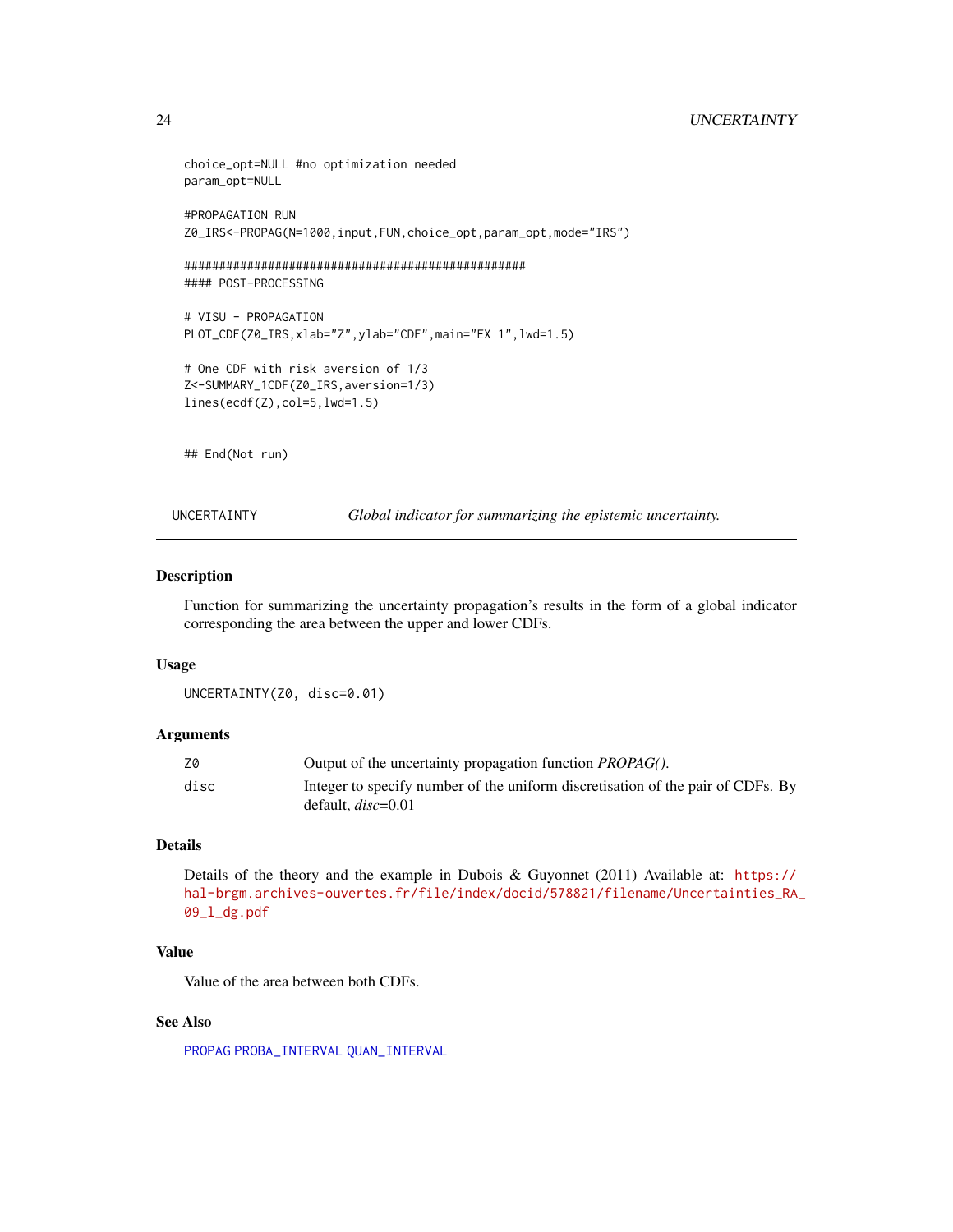# UNCERTAINTY 25

## Examples

```
## Not run:
#################################################
#### EXAMPLE 1 of Dubois & Guyonnet (2011)
#### Probability and Possibility distributions
#################################################
#### Model function
FUN<-function(X){
UER=X[1]
EF=X[2]I=X[3]C=X[4]ED=X[5]
return(UER*I*C*EF*ED/(70*70*365))
}
ninput<-5 #Number of input parameters
input<-vector(mode="list", length=ninput) # Initialisation
input[[1]]=CREATE_INPUT(
name="UER",
type="possi",
distr="triangle",
param=c(2.e-2, 5.7e-2, 1.e-1),
monoton="incr"
\lambdainput[[2]]=CREATE_INPUT(
name="EF",
type="possi",
distr="triangle",
param=c(200,250,350),
monoton="incr"
)
input[[3]]=CREATE_INPUT(
name="I",
type="possi",
distr="triangle",
param=c(1,1.5,2.5),
monoton="incr"
\lambdainput[[4]]=CREATE_INPUT(
name="C",
type="proba",
distr="triangle",
param=c(5e-3,20e-3,10e-3)
\lambdainput[[5]]=CREATE_INPUT(
name="ED",
type="proba",
distr="triangle",
param=c(10,50,30)
```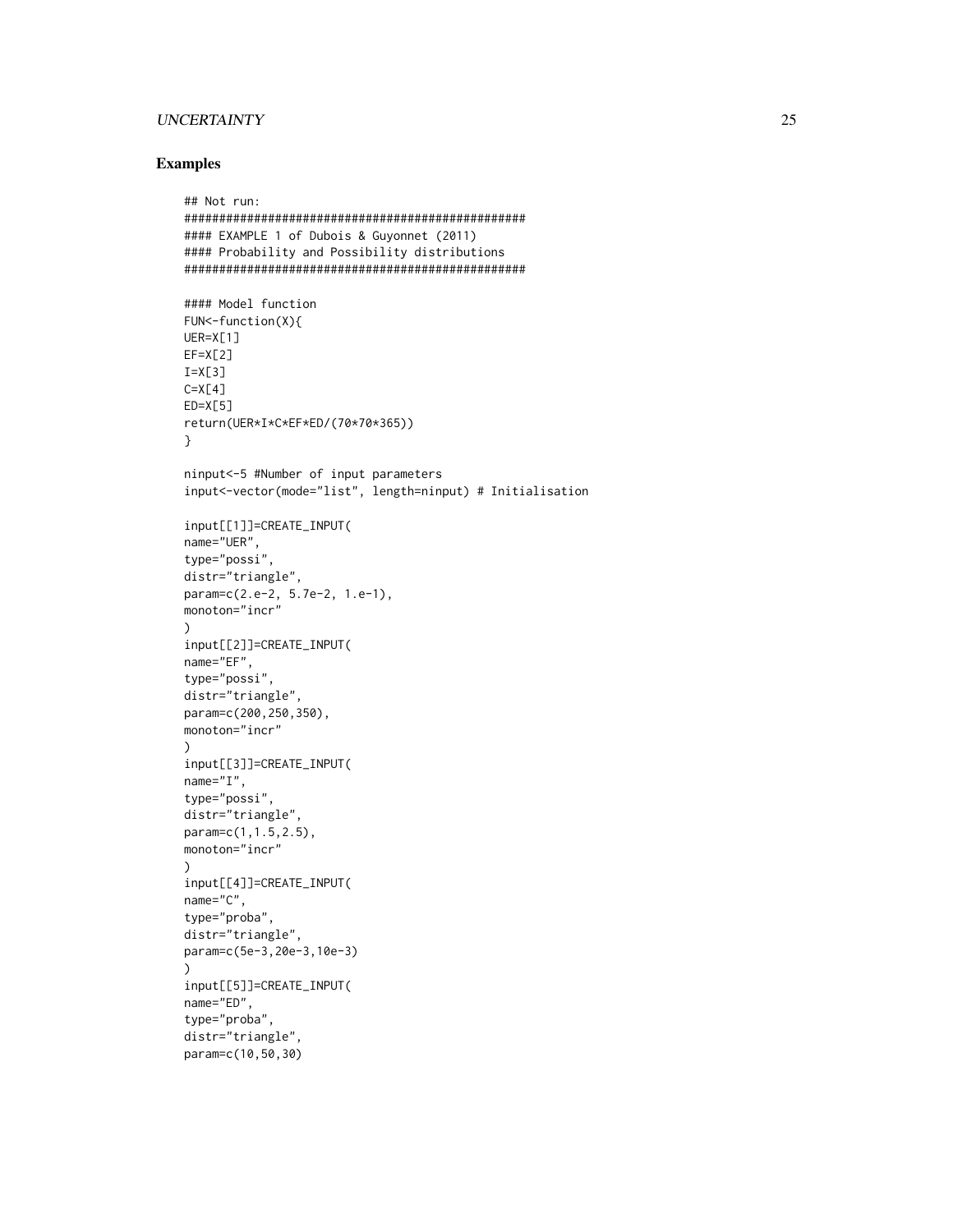## 26 UNCERTAINTY

```
)
```

```
input=CREATE_DISTR(input)
####VISU INPUT
PLOT_INPUT(input)
#################################################
#### PROPAGATION
#OPTIMZATION CHOICES
choice_opt=NULL #no optimization needed
param_opt=NULL
#PROPAGATION RUN
Z0_IRS<-PROPAG(N=1000,input,FUN,choice_opt,param_opt,mode="IRS")
#################################################
#### POST-PROCESSING
# VISU - PROPAGATION
PLOT_CDF(Z0_IRS,xlab="Z",ylab="CDF",main="EX 1",lwd=1.5)
# interval of quantiles
level=0.95
quant<-QUAN_INTERVAL(Z0_IRS,level)
Qlw<-quant$Qlow
Qup<-quant$Qupp
print(paste("interval of quantiles at level:",level," : ",
"Qlow:",round(Qlw/10^floor(log10(Qlw)),
abs(floor(log10((Qup-Qlw)/10^ceiling(log10(Qlw))))))*10^floor(log10(Qlw)),
" & Qup:",round(Qup/10^floor(log10(Qup)),
abs(floor(log10((Qup-Qlw)/10^ceiling(log10(Qup))))))*10^floor(log10(Qup)),sep="")
)
# interval of probabilities
thres=1e-5
prob<-PROBA_INTERVAL(Z0_IRS,thres)
print(paste("interval of probabilities at threshold:",thres," : ",
"Plow:",prob$Plow,
" & Pup:",round(prob$Pupp,3),sep="")
\lambda# Global indicator of uncertainty
unc<-UNCERTAINTY(Z0_IRS)
print(paste("Epistemic uncertainty : ",unc,sep=""))
```
####CREATION OF THE DISTRIBUTIONS ASSOCIATED TO THE PARAMETERS

## End(Not run)